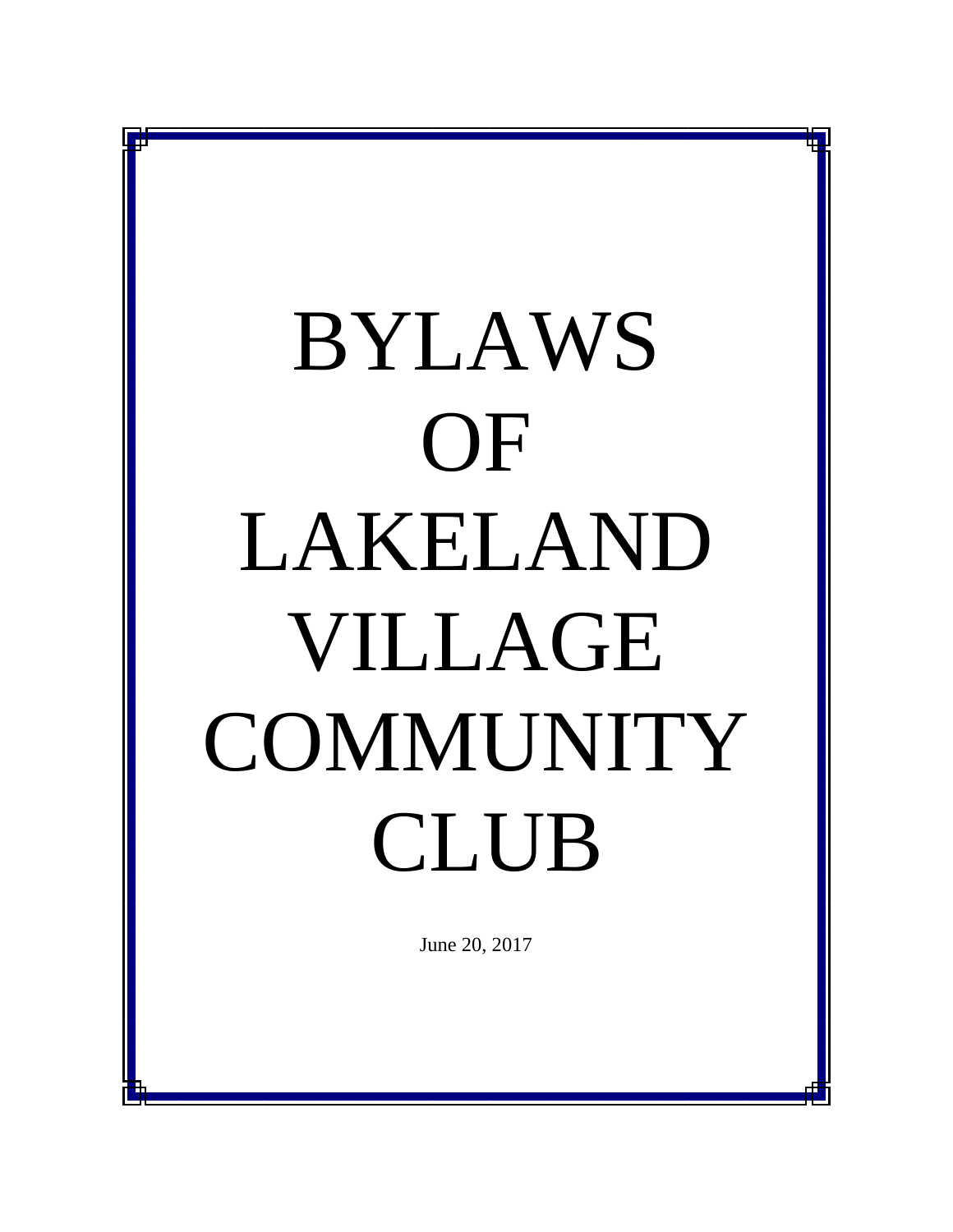## **TABLE OF CONTENTS**

| <b>Article</b>      | <b>Title</b>                                                                                                                                                                                                                                                              | Page  |
|---------------------|---------------------------------------------------------------------------------------------------------------------------------------------------------------------------------------------------------------------------------------------------------------------------|-------|
| <b>Article I</b>    |                                                                                                                                                                                                                                                                           |       |
|                     | Name, Jurisdiction, Purposes, Common Areas, Authorities, Definitions, Powers                                                                                                                                                                                              |       |
| <b>Article II</b>   |                                                                                                                                                                                                                                                                           |       |
|                     | General Information, Voting Rights, Petition Rights, Meetings                                                                                                                                                                                                             |       |
| <b>Article III</b>  |                                                                                                                                                                                                                                                                           |       |
|                     | General Information, Membership Participation, Records, Enforcement Actions                                                                                                                                                                                               |       |
| <b>Article IV</b>   |                                                                                                                                                                                                                                                                           |       |
|                     | Number, Qualification, Terms of Office, Removal, Vacancies, Meetings,<br>Delegation of Powers, General or Special Budget for Income, Expenses &<br>Reserves, Budget Reports                                                                                               |       |
| <b>Article V</b>    |                                                                                                                                                                                                                                                                           |       |
|                     | Election, Removal, President & Vice-President, Secretary, Treasurer,<br>Execution of Documents, Employees & Agents                                                                                                                                                        |       |
| <b>Article VI</b>   |                                                                                                                                                                                                                                                                           |       |
|                     | <b>Director Committees, Member Committees</b>                                                                                                                                                                                                                             |       |
| <b>Article VII</b>  |                                                                                                                                                                                                                                                                           |       |
|                     | Standard of Care, Open Meetings, Conflict of Interest, Loyalty, Confidentiality,<br>Loans, Audits, Accounts                                                                                                                                                               |       |
| <b>Article VIII</b> |                                                                                                                                                                                                                                                                           | 23-27 |
|                     | Obligations, Assessment Definition, Member Obligations, Payment Agreements,<br>Foreclosure, Lien Priority, Subordination Agreement, Assessments                                                                                                                           |       |
| <b>Article IX</b>   |                                                                                                                                                                                                                                                                           | 27-31 |
|                     | Binding Rules, Covenant & Rule Interpretation & Construction, Member<br>Responsibilities & Violations of Rules, Payment of Fees, Costs & Expenses,<br>Limitation on Actions, Indemnification, Limitations, Severability, Non-Waiver,<br>Application of Bylaws, Amendments |       |
| <b>Article X</b>    |                                                                                                                                                                                                                                                                           |       |
|                     | Certification, Effective Date                                                                                                                                                                                                                                             |       |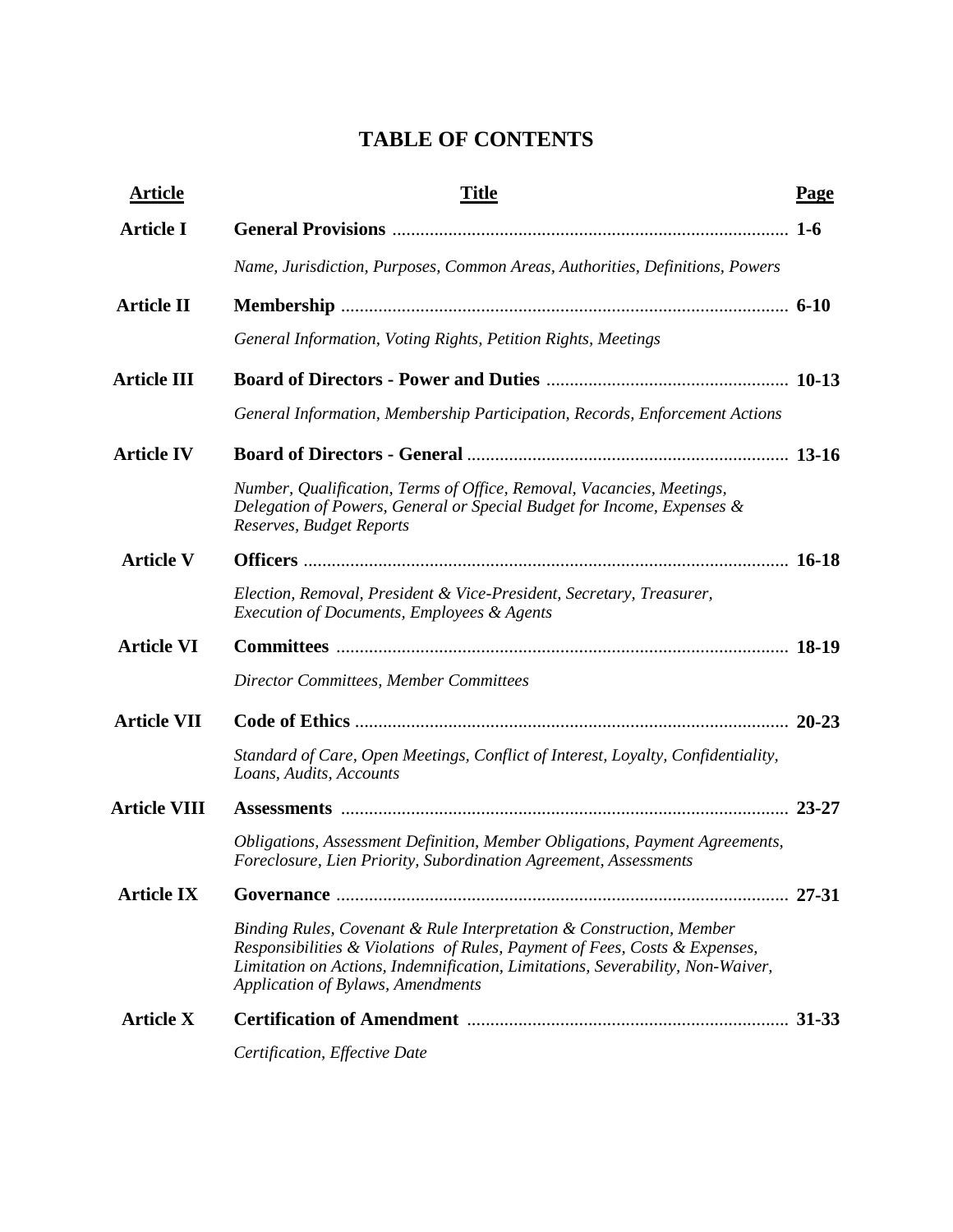## **ARTICLE I**

## **GENERAL PROVISIONS**

**A. Name.** The name of the Association is LakeLand Village

Community Club.

**B. Jurisdiction.** This Association has jurisdiction over all land within

the LakeLand Village development ("LakeLand Village Community Club"),

legally described as:

Lakeland Village No. 1, Volume 6 of Plats, pages 41, 42 and 43, records of Mason County, Washington. (Lots 1 to 152); Parcel Nos. 12220 50 00001 to 00152;

Lakeland Village No. 2, Volume 6 of Plats, pages 150 and 151, records of Mason County, Washington. (Lots 1 to 27); Parcel Nos. 12220 51 00001 to 00027;

Lakeland Village No. 3, Volume 6 of Plats, pages 152 and 153, records of Mason County, Washington. (Lots 1 to 11); Parcel Nos. 12220 52 00001 to 00011;

Lakeland Village No. 4, Volume 8 of Plats, pages 23 and 24, records of Mason County, Washington. (Lots 1 to 37); Parcel Nos. 12220 53 00001 to 00037;

Lakeland Village No. 5, Volume 8 of Plats, pages 77, 78 and 79, records of Mason County, Washington. (Lots 1 to 116); Parcel Nos. 12220 54 00001 to 00116;

Lakeland Village No. 6, Volume 8 of Plats, pages 89 to 92, both inclusive, records of Mason County, Washington. (Lots 1 to 91); Parcel Nos. 12220 55 00001 to 00091;

Lakeland Village No. 7, Volume 9 of Plats, pages 155, 156 and 157, records of Mason County, Washington. (Lots 1 to 86); Parcel Nos. 12219 50 00001 to 00086;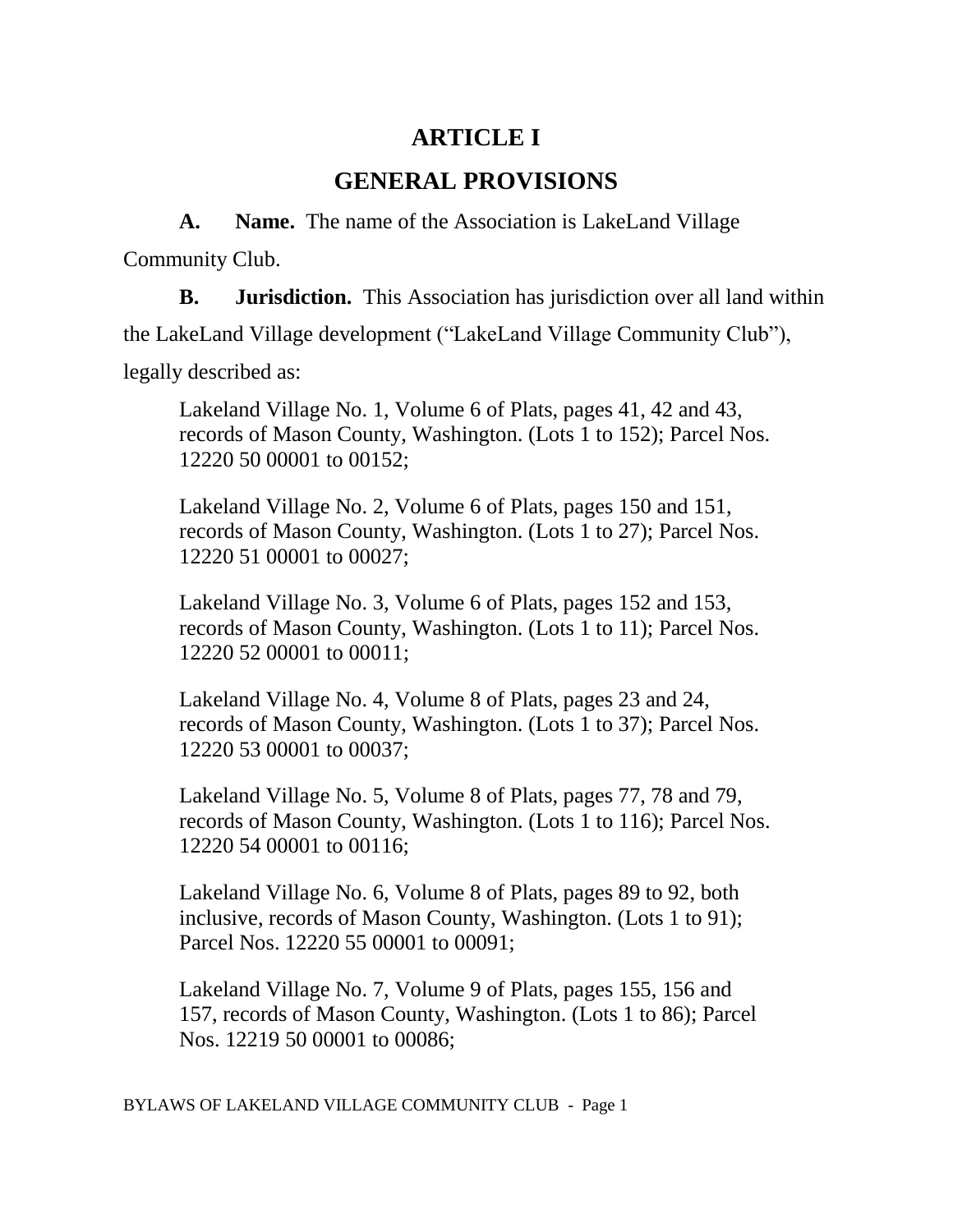Lakeland Village No. 8, Volume 10 of Plats, pages 17 and 18, records of Mason County, Washington. (Lots 1 to 14, B and C); Parcel Nos. 12220 56 00001 to 00016;

Lakeland Village No. 9, Volume 10 of Plats, pages 34 and 35, records of Mason County, Washington. (Lots 1 to 21, A and B); Parcel Nos. 12220 57 00001 to 00023;

Lakeland Village No. 10, Volume 10 of Plats, pages 68, 69 and 70, records of Mason County, Washington. (Lots 1 to 23); Parcel Nos. 12220 58 00001 to 00023;

Lakeland Village No. 11, Volume 10 of Plats, pages 87 to 93, both inclusive, records of Mason County, Washington. (Lots 1 to 139); Parcel Nos. 12217 50 00001 to 91398;

Lakeland Village No. 12 Phase 1, Volume 10 of Plats, pages 156 to 162, both inclusive, records of Mason County, Washington. (Lots 1 to 78); Parcel Nos. 12217 53 00001 to 00078;

Lakeland Village No. 12 Phase 2, Volume 10 of Plats, pages 246 to 251, both inclusive, records of Mason County, Washington. (Lots 1 to 51); Parcel Nos. 12218 50 00001 to 00051, 00934;

Alteration to the Plat of Lakeland Village No. 12 Phase 2, Volume 11 of Plats, pages 46 and 47, records of Mason County, Washington. (Lots 52 to 59); Parcel Nos. 12218 50 00052 to 00059;

Alteration to the Plat of Lakeland Village No. 12 Phase 2, Volume 11 of Plats, pages 79, 80 and 81, records of Mason County, Washington. (Lots 60 to 64); Parcel Nos. 12218 50 00060 to 00064; and

Condominiums lying within Lakeland Village plats: Parcel Nos. 12217 52 00000 to 00120, 12217 54 00010 to 00140, 12217 55 00001 to 00016, 12217 56 00001 to 00039, and 12218 51 00001 to 00016;

as well as all other land properly made a part thereof, and all activities and uses

of property therein arising out of or related to the purposes of the Association.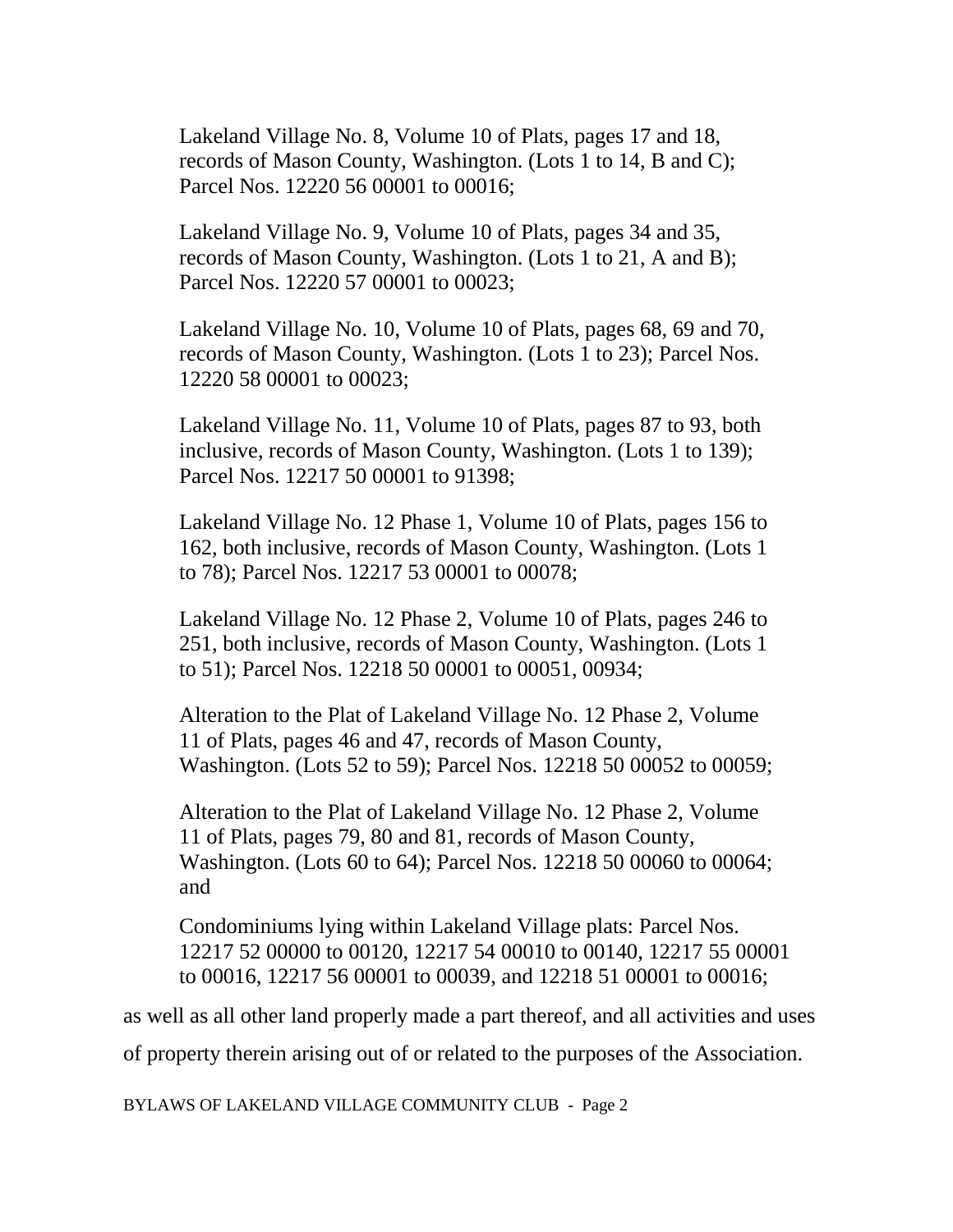**C. Purposes.** The purposes for which this Association is founded are to provide for the maintenance, preservation, and architectural control of the residential lots and common properties within its jurisdiction; to promote the health, safety, and welfare of the members and their families; and to exercise any or all powers specified in the governing documents of LakeLand Village Community Club, as well as the powers of non-profit associations and homeowners' associations pursuant to the laws of the State of Washington, including RCW chs. 24.03 and 64.38, or as amended.

**D. Common Areas.** Common areas are for the exclusive use and enjoyment of members, their family members, and their guests. The Association, through its Board of Directors, may create reasonable rules and regulations for the use of its common areas, and for the conduct of members, their family members, and guests relating thereto.

**E. Authorities.** This Association is subject to the applicable recorded Protective Covenants of LakeLand Village Community Club; its Articles of Incorporation; these Bylaws; other Association governing documents including but not limited to rules and regulations of the Association; RCW ch. 24.03, the Nonprofit Corporation Act, or its successor; RCW ch. 64.38, the Homeowners' Association Act, or its successor; and the laws of the State of Washington and of the United States. This Association has all of the powers of all similar Associations as provided for by State law.

**F. Definitions.** As used in these Bylaws, the following have the specified meanings:

**1.** Common Areas. These include common properties, such as beaches, the lake, walking trails, parks, boat storage areas, boat launches, and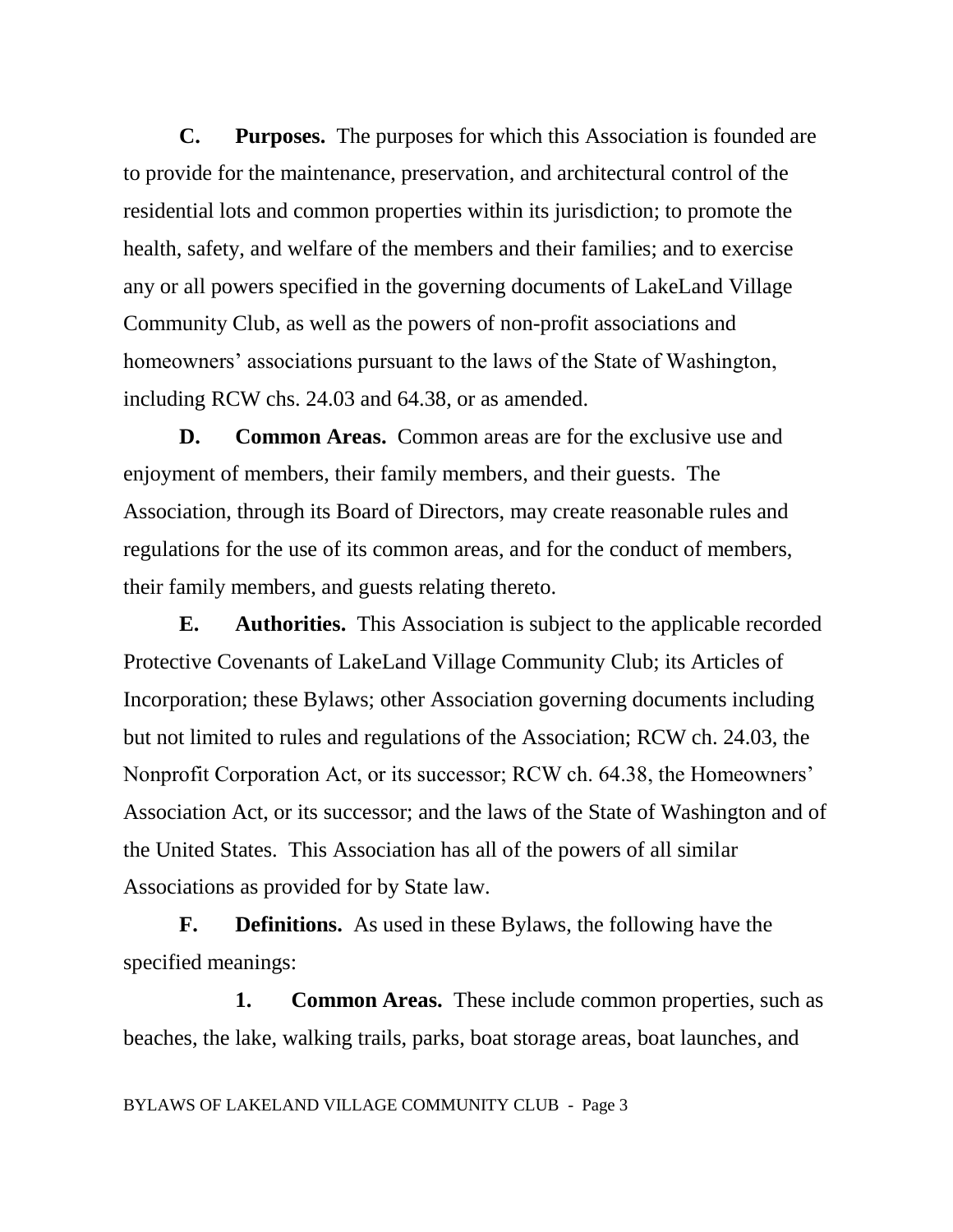green belts, and any other real property owned by the Association, as well as any real property later acquired by the Association.

**2. Family Members.** For the purposes of these Bylaws, these include the spouses or domestic partners of members, and their dependents who live with them.

**3. Guests.** Guests are those whom a member invites to use the member's property. There are two kinds of guests, social and business. Family members other than those defined above may be guests, depending on the circumstances. Employees, contractors and other agents are also guests.

**4. Member.** A member is the owner or contract purchaser of a LakeLand Village residential lot. There may be only one member for each lot; if there are multiple owners of any lot, they shall designate one from among them who shall be the member. Any person may hold only one membership in the Association regardless of the number of lots owned.

**5. Members in Good Standing.** These are members who are not more than 90 days delinquent in the payment of any amount due to the Association, unless a repayment agreement has been reached and is complied with.

**6. Lot.** A lot is a parcel of land within the jurisdiction of the Association, as shown on the original Association plats. If two or more lots are combined together by a Boundary Line Adjustment, boundary line agreement, judgment, or other process producing a generally similar result, they become one lot for assessment purposes.

**G. Powers.** LakeLand Village may, as a Washington State homeowners' association, unless otherwise provided in its governing documents: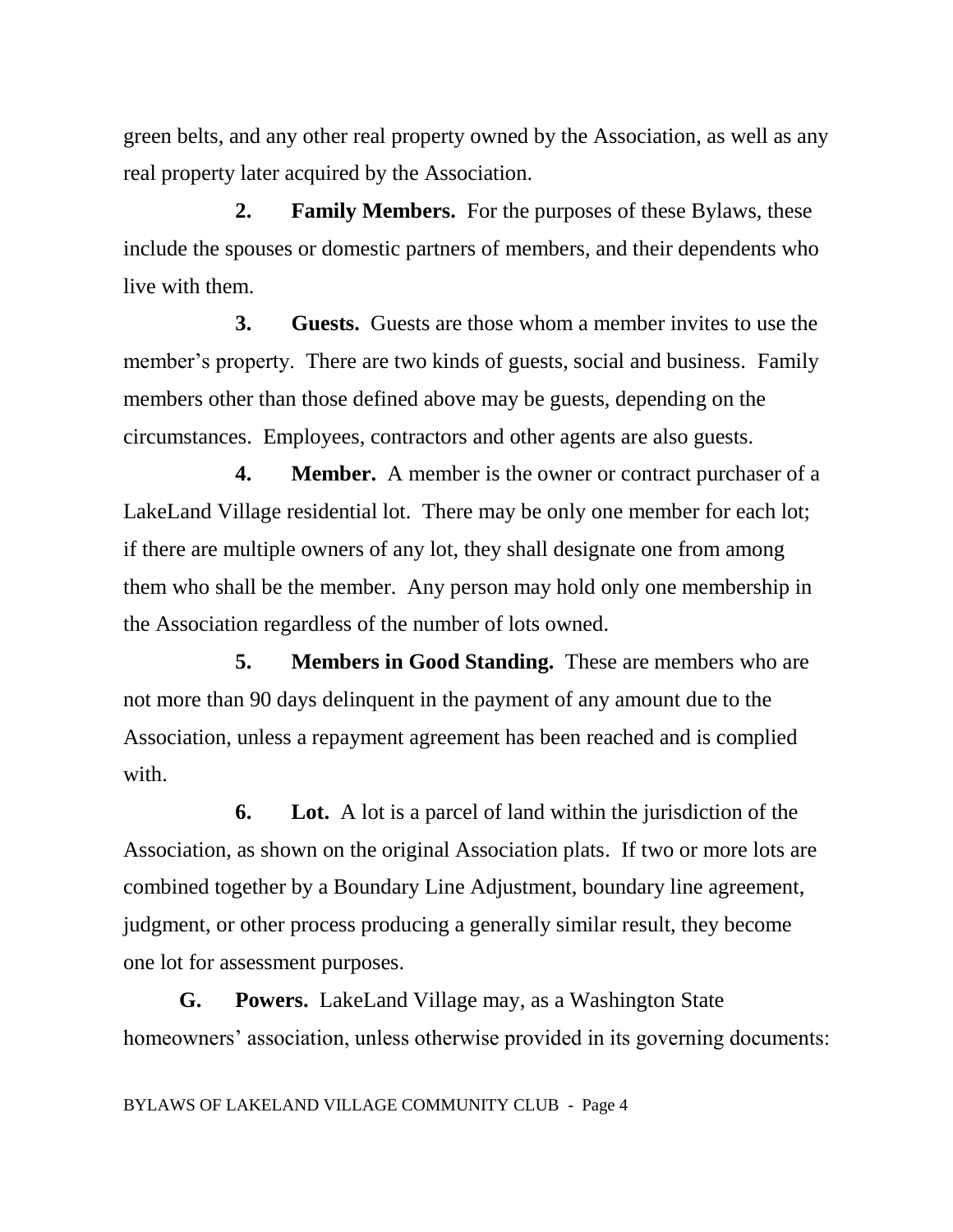1. Adopt and amend Bylaws, rules, and regulations;

2. Adopt and amend budgets for revenues including assessments, expenditures, and reserves; and impose and collect assessments for common expenses from owners;

3. Hire and discharge or contract with managing agents and other employees, agents, and independent contractors;

4. Institute, defend, or intervene in litigation or administrative proceedings in its own name on behalf of itself or two or more owners on matters affecting the homeowners' association, but not on behalf of owners involved in disputes that are not the responsibility of the association;

5. Make contracts and incur liabilities;

6. Regulate the use, maintenance, repair, replacement, and modification of common areas;

7. Cause additional improvements to be made as a part of the common areas;

8. Acquire, hold, encumber, and convey in its own name any right, title, or interest to real or personal property;

9. Grant easements, leases, licenses, and concessions through or over the common areas and petition for or consent to the vacation of streets and alleys;

10. Impose and collect any payments, fees, or charges for the use, rental, or operation of the common areas;

11. Impose and collect charges for late payments of assessments and, after notice and an opportunity to be heard by the Board of Directors or by the representative designated by the Board of Directors and in accordance with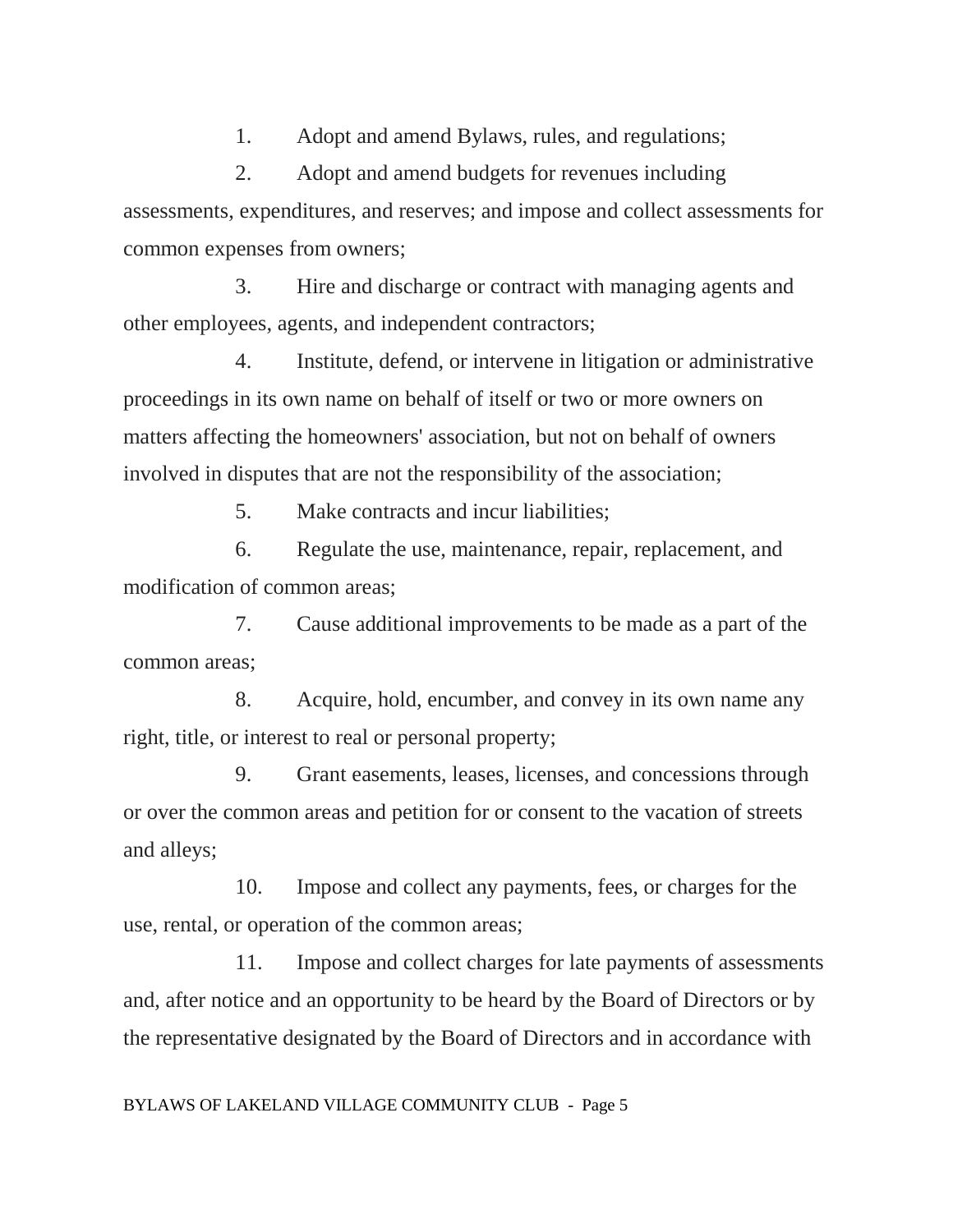the procedures as provided in the Bylaws or rules and regulations adopted by the Board of Directors, levy reasonable fines in accordance with a previously established schedule adopted by the Board of Directors and furnished to the owners for violation of the Bylaws, rules, and regulations of the association;

12. Exercise any other powers conferred by these Bylaws;

13. Exercise all other powers that may be exercised in this state by the same type of corporation as the association;

14. Exercise any other powers necessary and proper for the governance and operation of the association; and

15. Exercise any other powers conferred by any other applicable authority, including current and subsequent statutory authority.

### **ARTICLE II**

#### **MEMBERSHIP**

**A. General.** Although the Board of Directors acts in most instances on behalf of the Association, the primary authority of LakeLand Village Community Club rests with its members, except where assigned to the Board of Directors by its governing documents or law, including these Bylaws. Members elect Directors to the Board of Directors; approve or disapprove annual and special budgets, including assessment amounts and further financial proposals; and vote on initiatives and referenda. Members are responsible for complying with all Association requirements, including paying in a timely manner all assessments due to the Association, and respecting the covenants and other applicable rules. No member may withdraw membership except by transfer of ownership. Each member in good standing has the right to use Association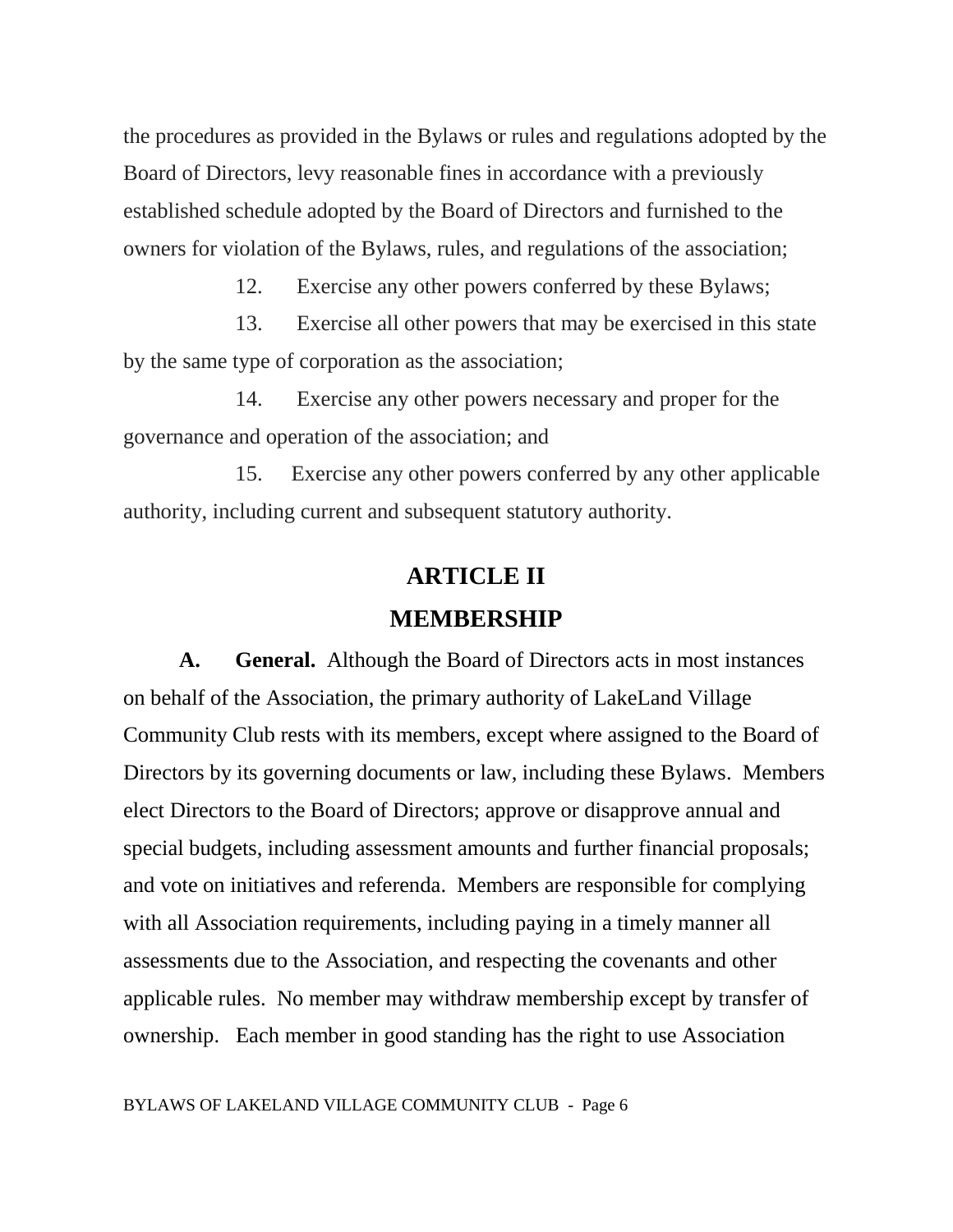property and facilities, and to permit guests and family members to do so as well; all pursuant to LakeLand Village Community Club's reasonable rules and regulations. Each member in good standing also has the right to participate in Association activities, serve on the Association Board of Directors and its committees, and vote.

Each member in good standing also has the right to appeal to the Board of Directors any decision made by the Association that adversely affects the member.

Members who are not in good standing do not have these rights.

Each member is personally responsible for the actions of himself or herself, and all guests, family members and tenants, as well as all other occupants of or visitors to his or her lot, as they relate to the facilities and operations of the Association, its governing documents, common areas, and other Association rules and regulations and other requirements. Each member also has all of the rights and responsibilities conferred by LakeLand Village restrictive covenants, rules and regulations, and other governing documents, as well as state law.

**B. Voting Rights.** Only members in good standing are eligible voters. Multiple owners of any lot shall designate who shall be the member for that lot and be able to cast the vote for that lot. One vote may be cast for each lot. Any one member may only cast one vote, regardless of the number of lots owned. For example, a husband and wife who own three lots may cast one vote each, or a total of two votes.

**C. Petition Rights.** Any member in good standing who in good faith believes that the Association has acted in any way contrary to law or the provisions of these Bylaws or any other Association rules or requirements, including by taking any action involving that member individually, or any action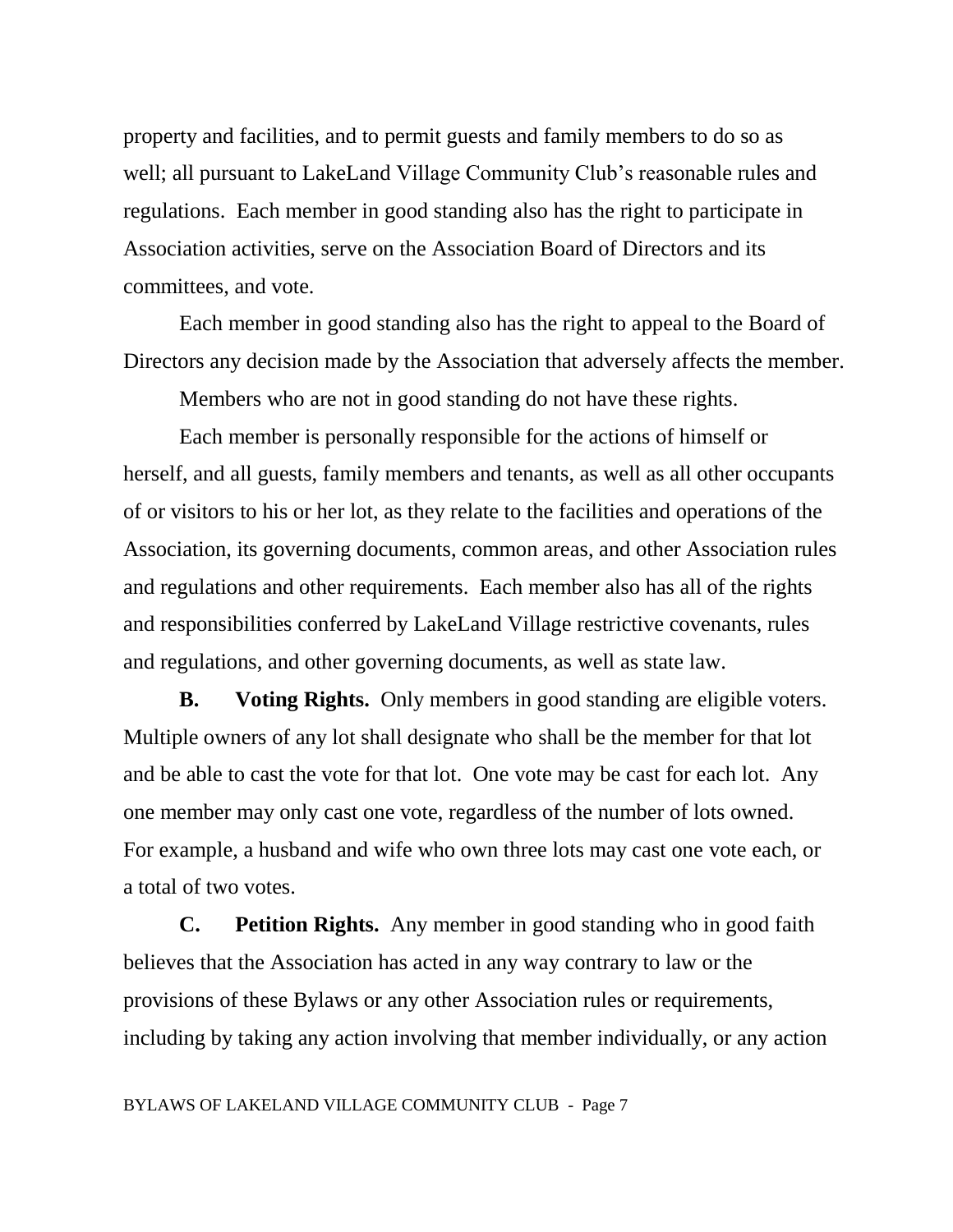affecting the entire membership, may petition the Board of Directors in writing to consider the matter. The petition shall state the rule or requirement at issue, the specific factual allegations made, and the identity and contact information for any witnesses. It shall also include copies of all evidence, where reasonably possible. The Board of Directors shall adopt a reasonable and fair system to address such petitions.

### **D. Meetings.**

**1. Annual Membership Meeting.** There shall be a budget and election annual membership meeting on the fourth Tuesday of February of each year, and a general annual membership meeting on the third Tuesday in June of each year. If approved by the Board, members may participate in a meeting by conference telephone or similar communications process so that all persons participating in the meeting can hear each other at the same time. Participation by that method constitutes presence in person at a meeting.

**2. Special Membership Meetings.** Special meetings of the membership may be called by the President of the Board of Directors, a majority of the Board of Directors, or by members having ten percent of the total votes of the Association.

**3. Notice.** Notice of all membership meetings shall be delivered, or sent by prepaid, first class United States mail, **or** by other means specified by law, to each member. Notice shall be given not less than 14 days, and not more than 50 days, prior to each meeting. The notice shall state the time, place, and agenda of the meeting, and include a brief discussion of the significant issues to be discussed or voted on that is reasonably fair and balanced. Notice is deemed to be delivered when deposited in the United States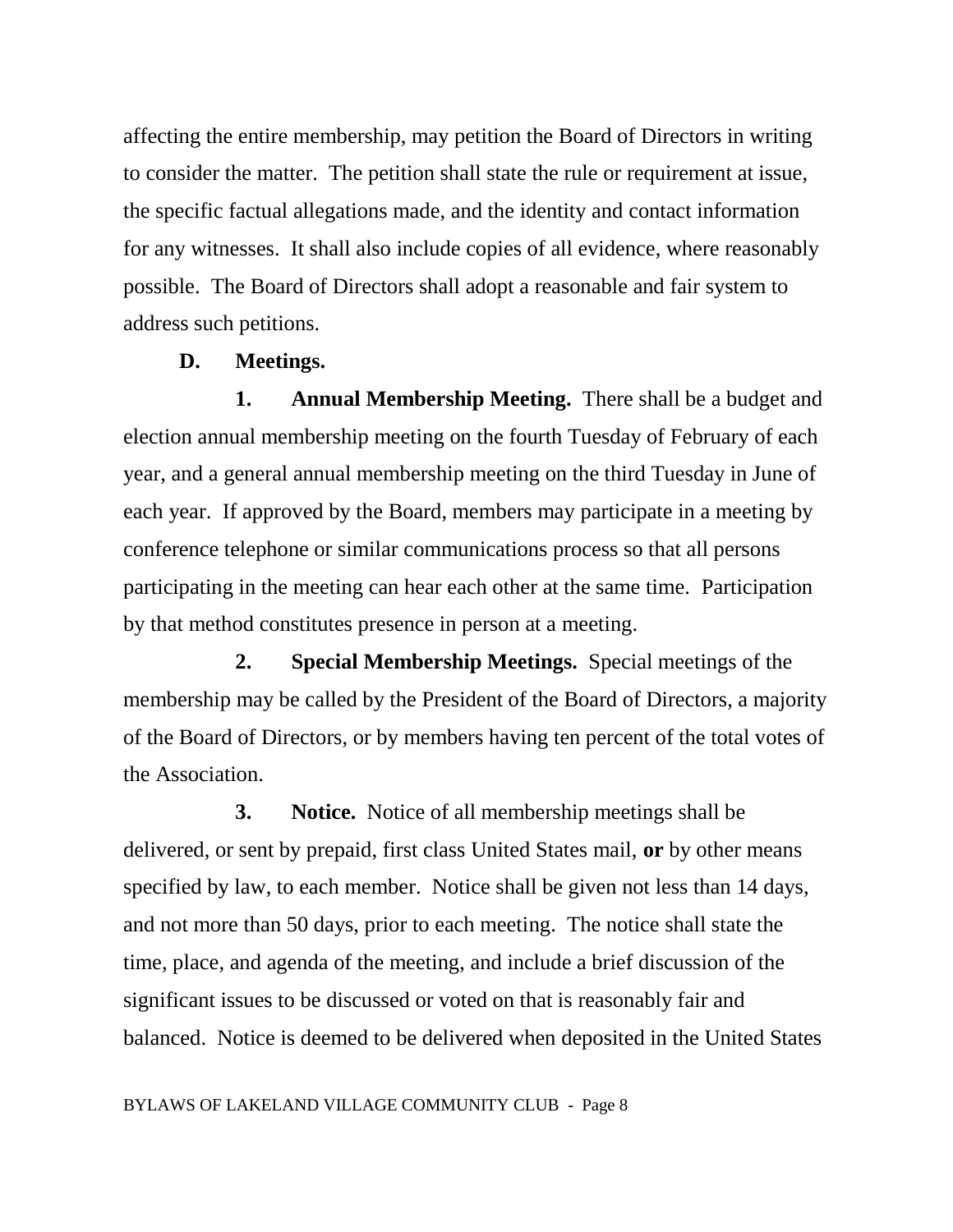mail addressed to the member at his or her address as it appears on the records of the Association, with postage thereon prepaid, or otherwise as specified by law.

**4. Place.** Membership meetings shall be held at the LakeLand Village Clubhouse, or, if the Clubhouse is not available, at such other place as may be designated by the Board.

**5. Agenda.** The agenda for membership meetings may include elections and approval of a budget, which shall include provision for assessment amounts and/or other financial proposals. The agenda may also include referenda, which are issues submitted to the general membership by the Board of Directors, either for binding vote, or guidance; and initiatives, which are issues submitted by the signatures of members in good standing representing ten percent of the total votes of the Association. No initiative proposal adopted by the members may, (1) contradict controlling provisions of Association governing documents or federal, state or local law; or (2) unreasonably interfere with the contract rights of any third parties, as determined by the Board of Directors.

At each annual membership meeting, the Officers and committee chairpersons shall provide summary reports of operations of the preceding year, and plans for the upcoming year, as well as long-range plans. The agenda shall also include provision for such Officer and committee reports, and may also include provision for discussion of particular issues.

In order to be fair to members unable to attend, neither the agenda nor any items on it may be amended during the course of the meeting, and all items to be voted on shall be considered as presented without amendment or modification; provided, however, that in case of a tie vote, the members present shall participate in a re-vote to resolve the matter.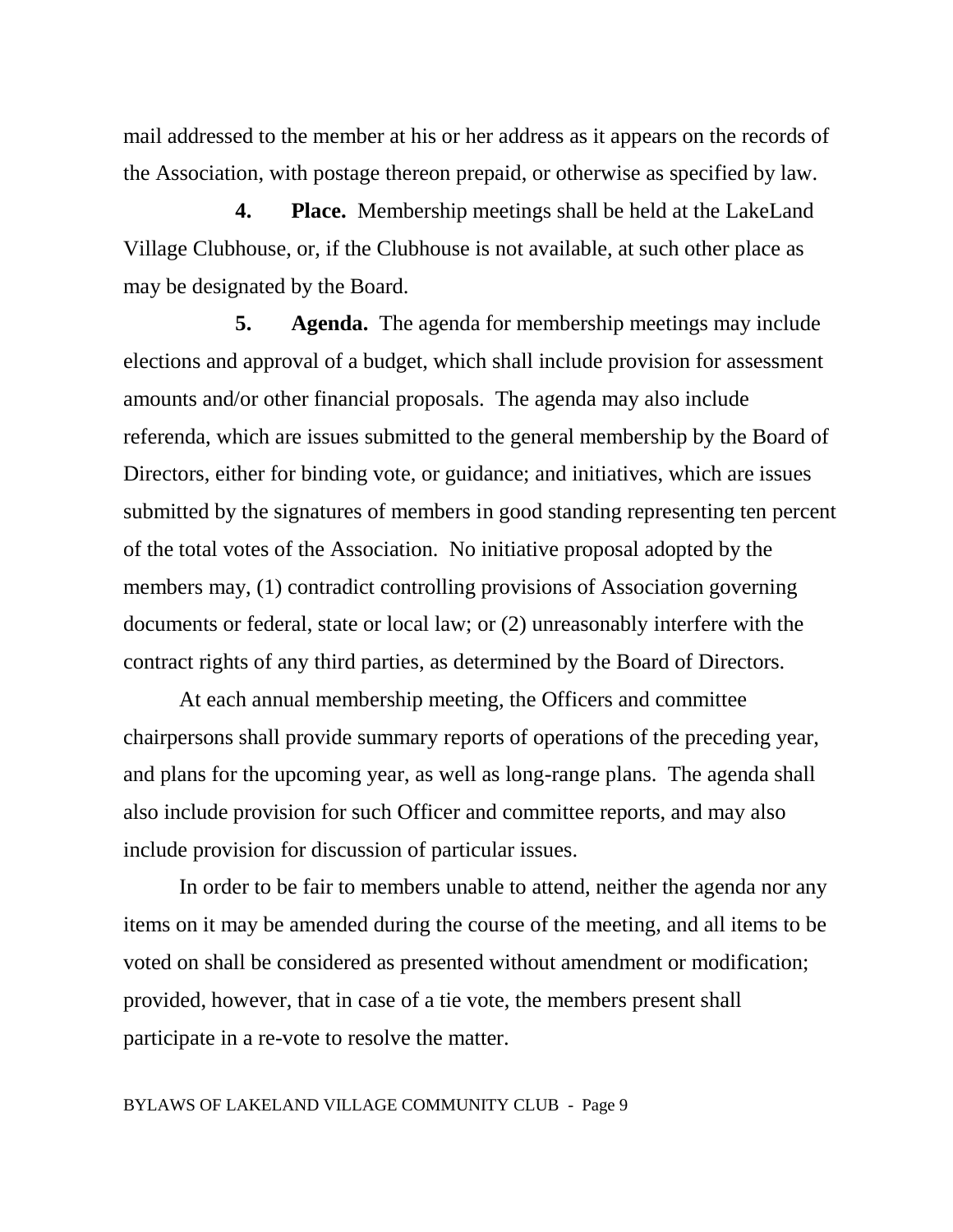**6. Quorum.** A quorum for the transaction of business at any general membership meeting shall be ten percent of the total number of votes of eligible voters, voting either in person, or by mail.

**7. Ballots.** A member may cast his or her vote in person or by mail, according to procedures established by the Board of Directors.

**8. Majority.** Actions of the membership shall be taken by a majority vote of the members in good standing, voting at a meeting with a quorum, except as otherwise provided by law or LakeLand Village governing documents. An example of such an exception is set out at Article IV(H) below, regarding the adoption of income and expense budgets, including assessments.

**9. Procedures.** The Board of Directors shall establish procedures for initiatives, referenda, membership meetings, and other matters relating to membership issues that are reasonable and fair, in its judgment, including procedures to ensure the accuracy of voting as deemed appropriate.

# **ARTICLE III BOARD OF DIRECTORS POWERS AND DUTIES**

**A. General.** The Board of Directors is responsible for acting in all instances on behalf of the Association, except where otherwise expressly provided. It conducts, manages, and controls the affairs and business of the Association, and exercises ownership authority and control over all of the common properties of the Association. It shall establish procedures for its meetings and all matters relating to its work that are reasonable and fair, in its judgment. The Board of Directors shall, when necessary and appropriate,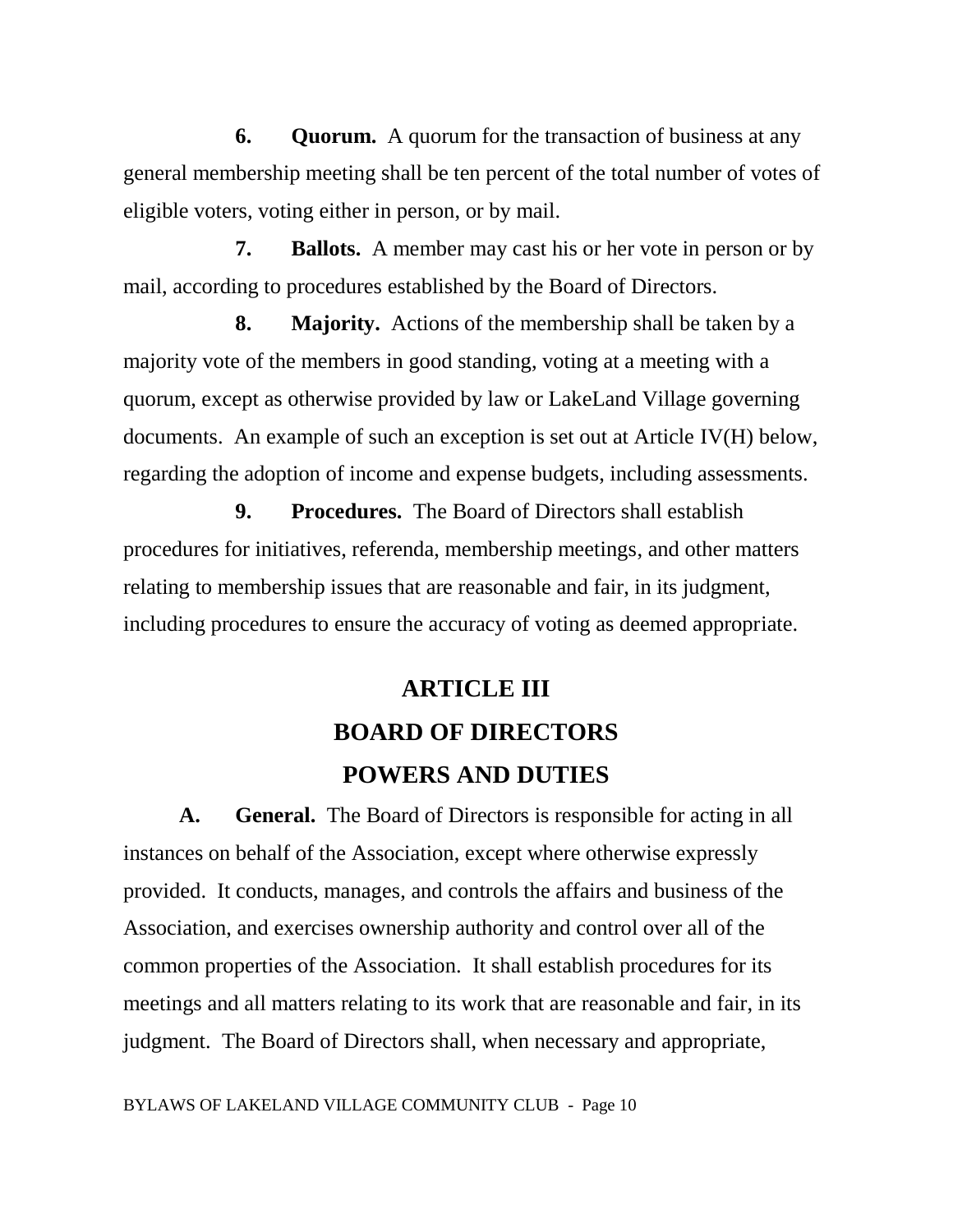develop rules and regulations to support the purposes of the Association that are reasonable and fair.

Members of the Board of Directors develop skills and insight into the work of the Association through their service to the Association, including as Directors. Their responsibilities are to follow applicable laws and LakeLand Village Community Club governing documents, including rules and regulations, in good faith in ways that, in their individual and collective judgments, best serve the purposes of the Association, and are fair and reasonable.

**B. Membership Participation.** The Board of Directors shall keep the membership informed of significant current and prospective issues. The Board of Directors shall define such issues, take steps to educate and inform the membership about them, and listen to the members' responses, including use of informal surveys, referenda, and informational "town meetings" as appropriate. In evaluating the opinions of the members, the Board of Directors shall take care to consider its duties to the purposes of the Association, and to avoid allowing any one member to exercise a disproportionate role in the process.

**C. Records.** The Board of Directors shall keep records, including, but not limited to, records of the current Articles and Bylaws; a list of members, including names and addresses; sufficiently detailed information to provide to the members a true statement of the financial status of the Association; a list of Officers' and Directors' names and addresses; and minutes of the Board meetings, the general membership meetings, and the meetings of all committees that keep minutes, for at least ten years. In addition, the Board shall keep other records of its operations, as it deems necessary, for the conduct of association affairs, including matters having to do with individual members and lots.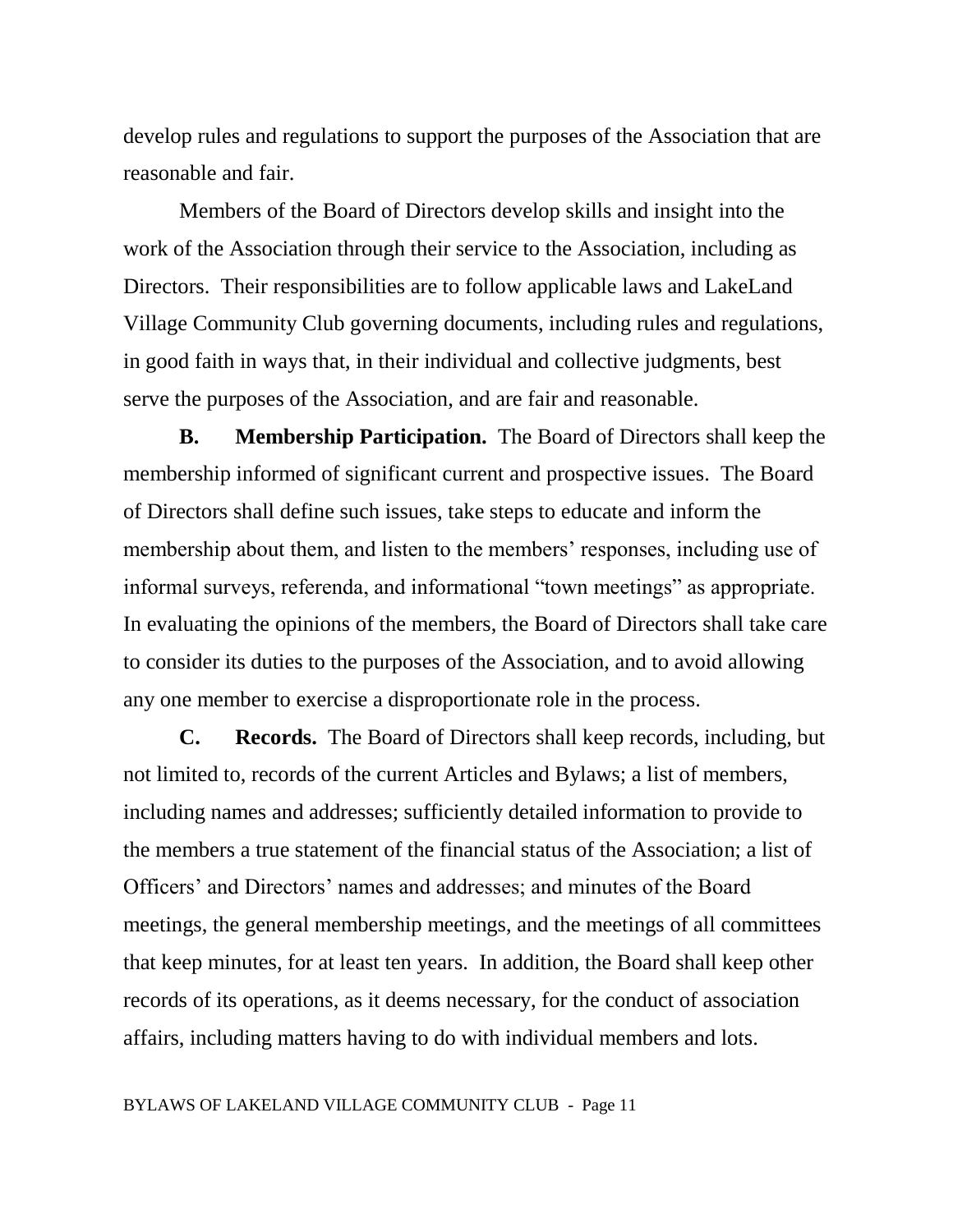Association records may be inspected and copied by any members and their authorized agents, and mortgagees, upon reasonable advance notice. The only exceptions are for records otherwise protected from disclosure by law. The Association may impose reasonable charges for the inspection and/or copying of the records. The Association shall not release any unlisted telephone numbers of members without authorization. If a member gains access to a membership list by inspection and copying of association records, use or sale of such membership list by the member is prohibited.

**D. Enforcement Actions.** The Board of Directors may determine whether to take enforcement action in any matter by exercising the Association's power to impose sanctions, including but not limited to the use of procedures established by Board Resolution or rule; or commencing remediation, including where reasonably necessary litigation; for a violation of the provisions of its governing documents including its rules and regulations. This determination shall include whether to compromise any claim made by or against it, or regarding its affairs. Factors for the Board to consider when making such determinations include, but are not limited to:

- 1. The extent of the seriousness of the circumstances, the Association's attempts to resolve matters by less formal means, and the member's response to those attempts;
- 2. The relationship between the seriousness of the circumstances and the costs of enforcement;
- 3. Whether the Association's possible actions involve risk to the Association;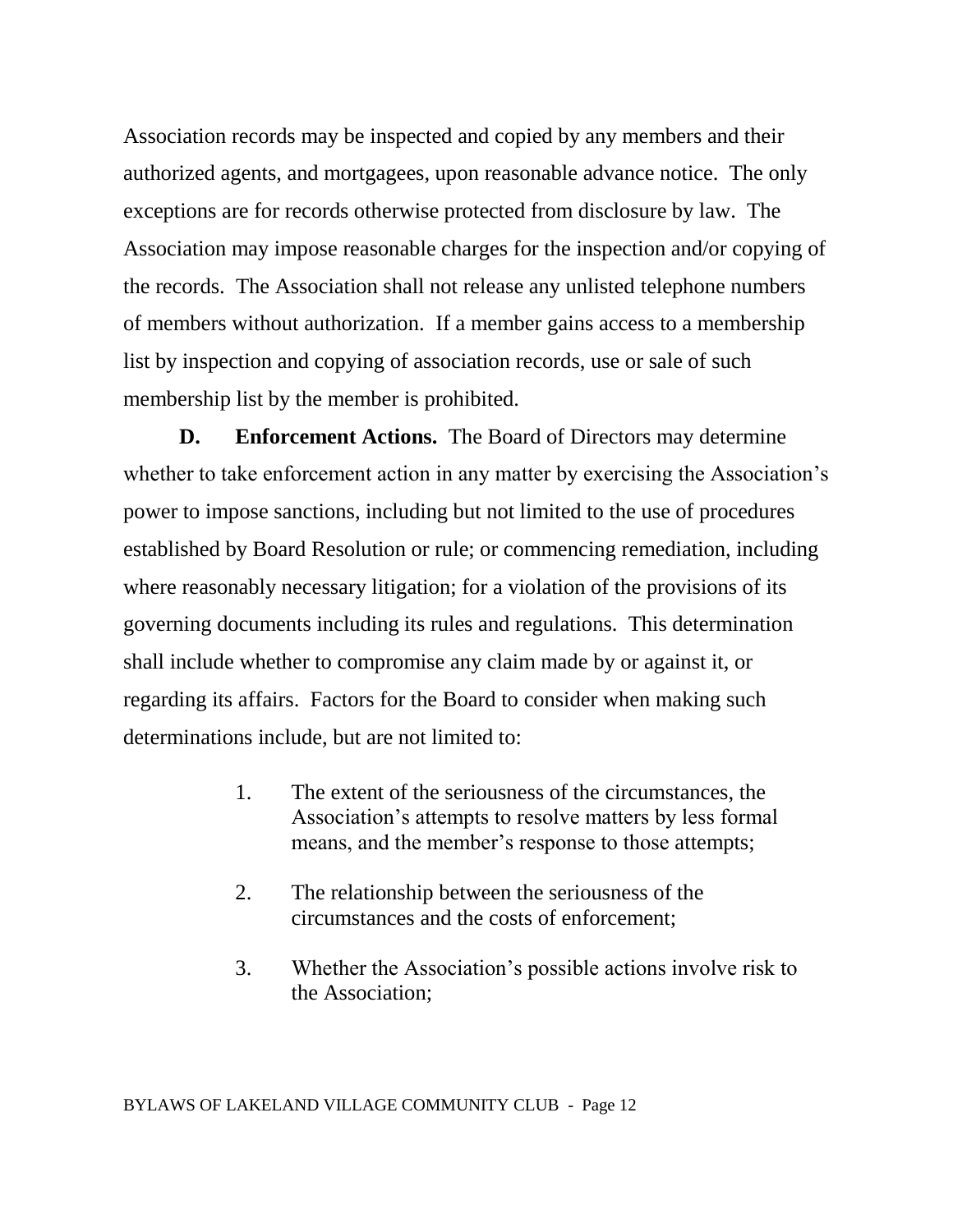- 4. The member's historical record of compliance with association rules, and with attempts at resolution of disputes with the Association or other members regarding association affairs;
- 5. The general need for consistent treatment of all members; and
- 6. Whether it is in the Association's overall best interests to pursue enforcement, and if so, to what extent.

## **ARTICLE IV**

## **BOARD OF DIRECTORS**

## **GENERAL**

**A. Number.** There shall be between five and nine members of the Board of Directors. The number may be changed for good cause by the Board of Directors.

**B. Qualification.** Any member in good standing is qualified to serve as a Director, with exceptions based on relationships to other Directors. No member may serve as Director if he or she is a life partner with another Director; or is a sibling, child or parent of a Director or of that Director's life partner. "Life partner" means spouse, registered domestic partner, or any substantially similar relationship.

**C. Terms of Office.** Each Director shall serve a term of three years. Each Director shall serve until the earlier of his or her removal, or the election of a successor.

**D. Removal.** A Director may be removed with or without cause by a majority vote of the members in good standing voting at a meeting with a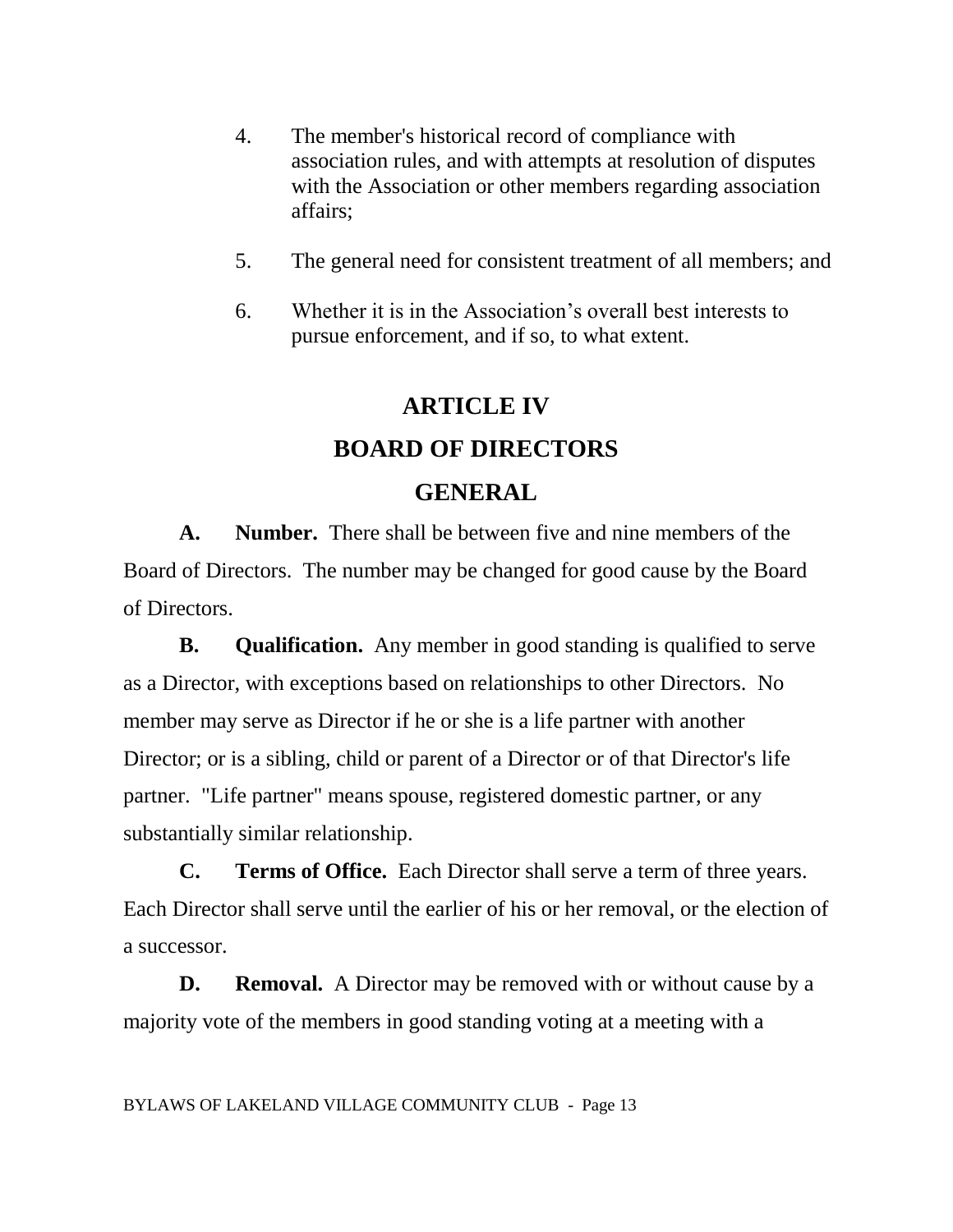quorum, upon proper submission of a member initiative or Board of Directors referendum. A Director may also be removed by resignation or disqualification. Resignation is effective upon delivery of written or oral notice of the same to the President of the Board of Directors, or Vice-President in case of the unavailability of the President. A Director shall become disqualified if he or she is no longer a member, or a member in good standing; or misses three consecutive meetings without reasonable cause, as determined by the Board of Directors. The Board shall determine such vacancies and disqualifications, and declare a Director position vacant, by motion and vote.

**E. Vacancies.** If a Director is removed, becomes disqualified, resigns, or a vacancy occurs in a Board position for any other reason, the remaining Directors shall appoint a successor within a reasonable period of time, even though less than a quorum is present at the Board meeting at which the matter is considered. The appointed successor shall fill the remainder of the unexpired term of the former Director**.** 

#### **F. Meetings.**

**1. Where and When.** The Board of Directors shall meet at the office of the Association, unless otherwise necessary, at least monthly. Special meetings of the Board of Directors may be called by the President or by a majority of the Board. When a special meeting is called, notice of the same shall be given to Directors orally or personally in writing, or through email.

**2. Notice.** Notice of regular Director meetings shall be given by general reference in mailings to the membership, by electronic communication, and/or by posting at the office and/or clubhouse. Notice of special Board of Directors meetings shall be given, by delivery of notice of the same in writing,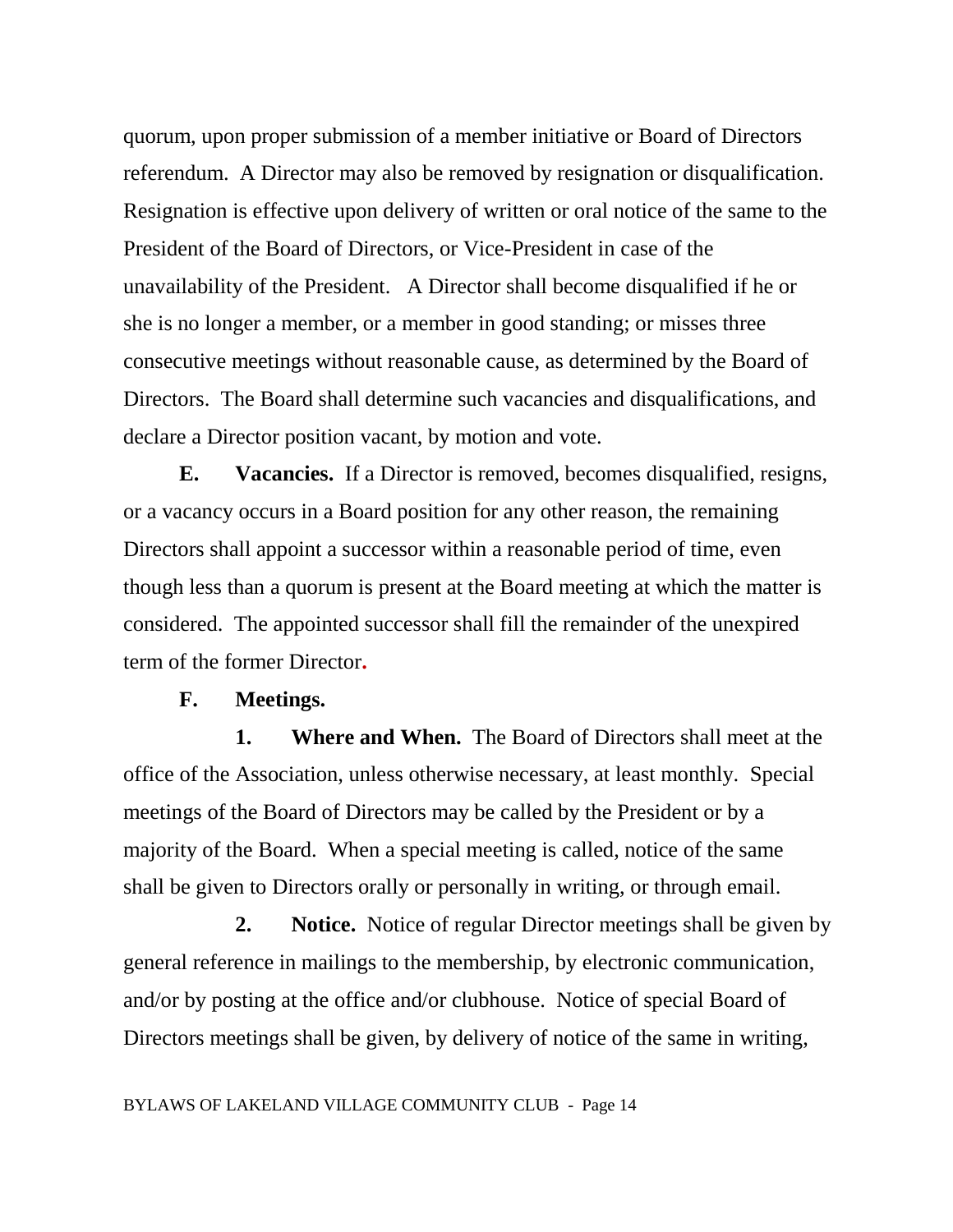signed by the President or initiating Board members, to the Directors at least 24 hours prior to the meeting, when reasonably possible. If such Notice is not reasonably possible, then Notice shall be given to Directors in a manner most likely to provide actual notice. Notice of special Board of Directors meetings shall also be given to the general members at least 24 hours prior to the meeting, when reasonably possible, by posting notice at the Association office.

**3. Quorum.** A quorum of the Board of Directors for the transaction of business shall be a majority of the then sitting Directors.

**4. Majority.** A majority vote of the Directors at a meeting at which a quorum is present is sufficient to transact the business of the Board of Directors. Directors may not vote by proxy.

**5. Distance Meeting.** Any meeting of the Board of Directors may be conducted by telephone conference call, or similar communications medium, whereby all Directors participating are in voice or electronic contact with each other throughout the meeting, subject to all other meeting requirements as set forth herein.

**G. Delegation of Powers.** The Board of Directors may delegate such powers with respect to management of the Association as it deems appropriate, subject to state law and the governing documents and rules and regulations of the Association.

**H. General or Special Budget for Income, Expenses and Reserves.** The following formula or procedure shall be used to determine the governance of the Association's financial matters, including regarding income such as assessments, payment of expenses, and reserves. The Board of Directors shall adopt a proposed annual budget for (1) annual and special assessments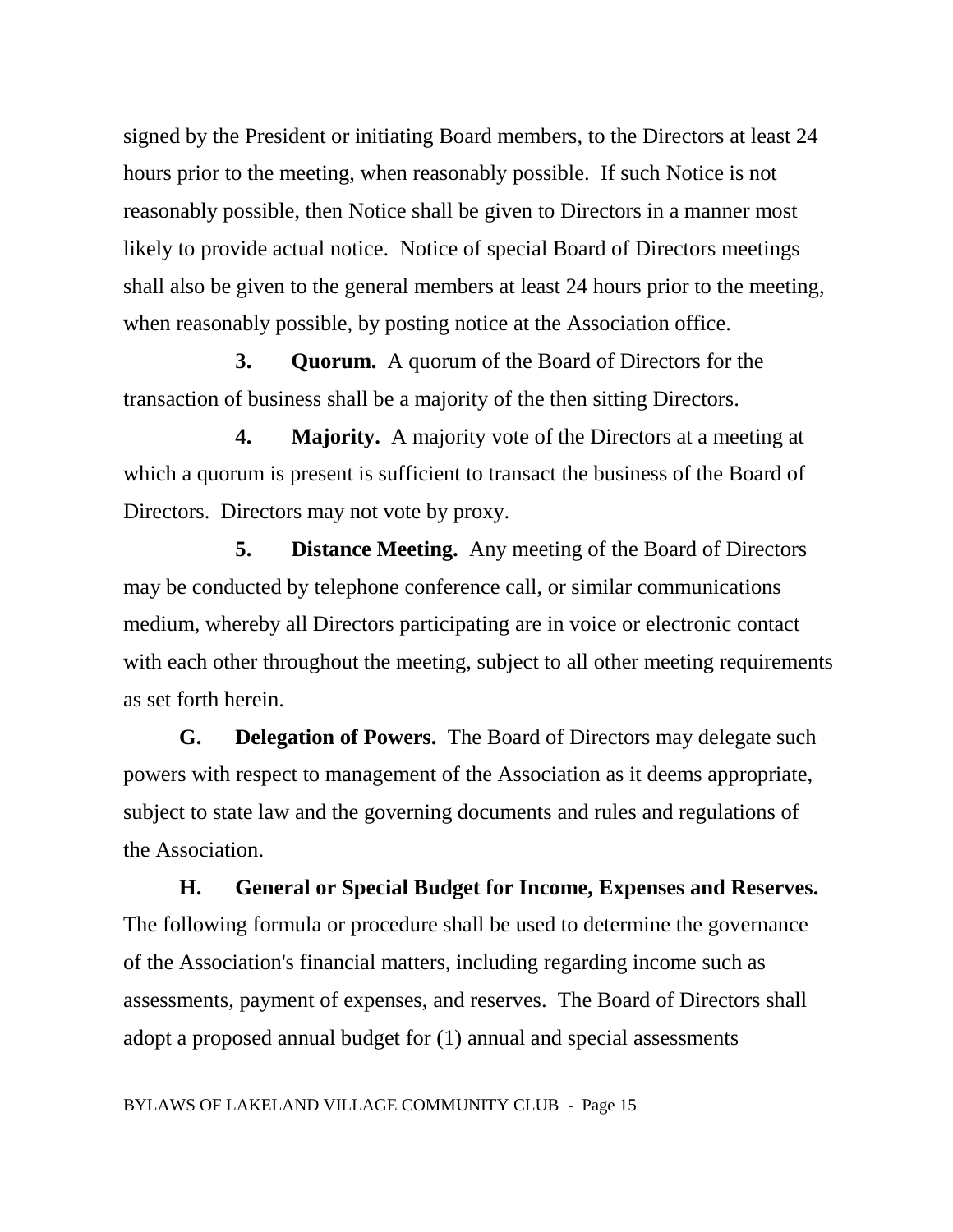(including for assessment rates per lot) and other income, (2) expenses, and (3) reserves; as well as special or amended budgets for the same, or any of them, when needed. Assessments shall be set in an amount the Board deems necessary to meet the purposes of the Association, and shall be imposed on an equal basis per lot. Within thirty days after adoption by the Board of Directors of any such proposed regular or special budget of the Association, the Board shall set a date for a meeting of the owners to consider ratification of the budget, including the assessment amounts. Written notice of any such meeting shall be sent to all members not less than fourteen nor more than fifty days after mailing of the summary, and shall include a statement of the purpose for which the meeting is to be held with a summary of the issues to be decided. Unless at that meeting the owners of a majority of the total votes in the Association that may be voted reject the budget, in person or by proxy, the budget, including assessment rates, is ratified, whether or not a quorum is present. In the event the proposed budget is rejected or the required notice is not given, the periodic budget last ratified by the owners shall be continued until such time as the owners ratify a subsequent budget proposed by the Board of Directors.

**I. Budget Reports.** The Board of Directors will make available to the members budget reports, specifying performance in light of the budget.

# **ARTICLE V**

## **OFFICERS**

**A. Election.** At the first meeting of the Board of Directors after each annual meeting of the members, the Board of Directors shall elect its President, Vice-President, Secretary, and Treasurer from among the Directors. One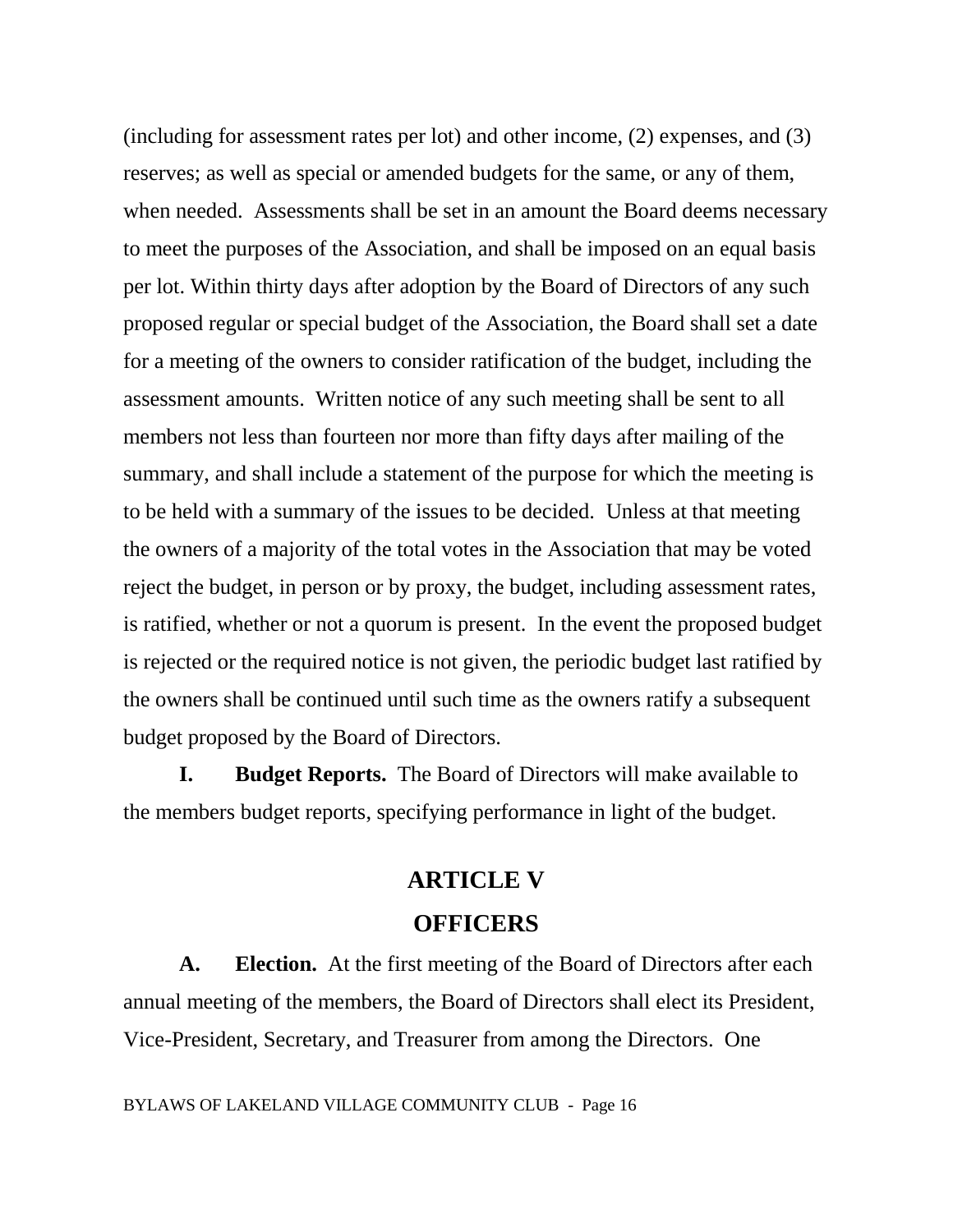Director may hold the offices of Secretary and Treasurer at the same time. Officers of the Association so elected shall hold office until their successors are qualified.

**B. Removal.** Any Officer may be removed as such by a majority vote of the Directors present at a Board of Directors meeting with a quorum. Upon removal of an Officer, the Board of Directors shall elect a replacement within a reasonable time.

**C. President and Vice-President.** The President shall preside at all meetings of the Directors and members, shall sign as President on all agreements, contracts, and instruments authorized by the Board of Directors, and shall be its Chief Executive Officer. The Vice-President shall perform the duties of the President when the President is unavailable.

**D. Secretary.** The Secretary shall be generally responsible for all meeting notices and the minutes of all meetings of the membership and of the Board of Directors, and shall have general charge of all of the Association books, records, and papers.

**E. Treasurer.** The Treasurer shall be generally responsible for keeping safely all money, financial accounts of the Association, and for preparing and keeping a complete accounting of the financial records of the Association, for presentation to the members at the annual membership meeting, and at all other times as required.

**F. Execution of Documents.** The President, or in the absence of the President, the Vice-President, shall sign and execute all contracts, conveyances, notes, and security agreements on behalf of the corporation. The same shall also be signed and executed by either the Treasurer or the Secretary. When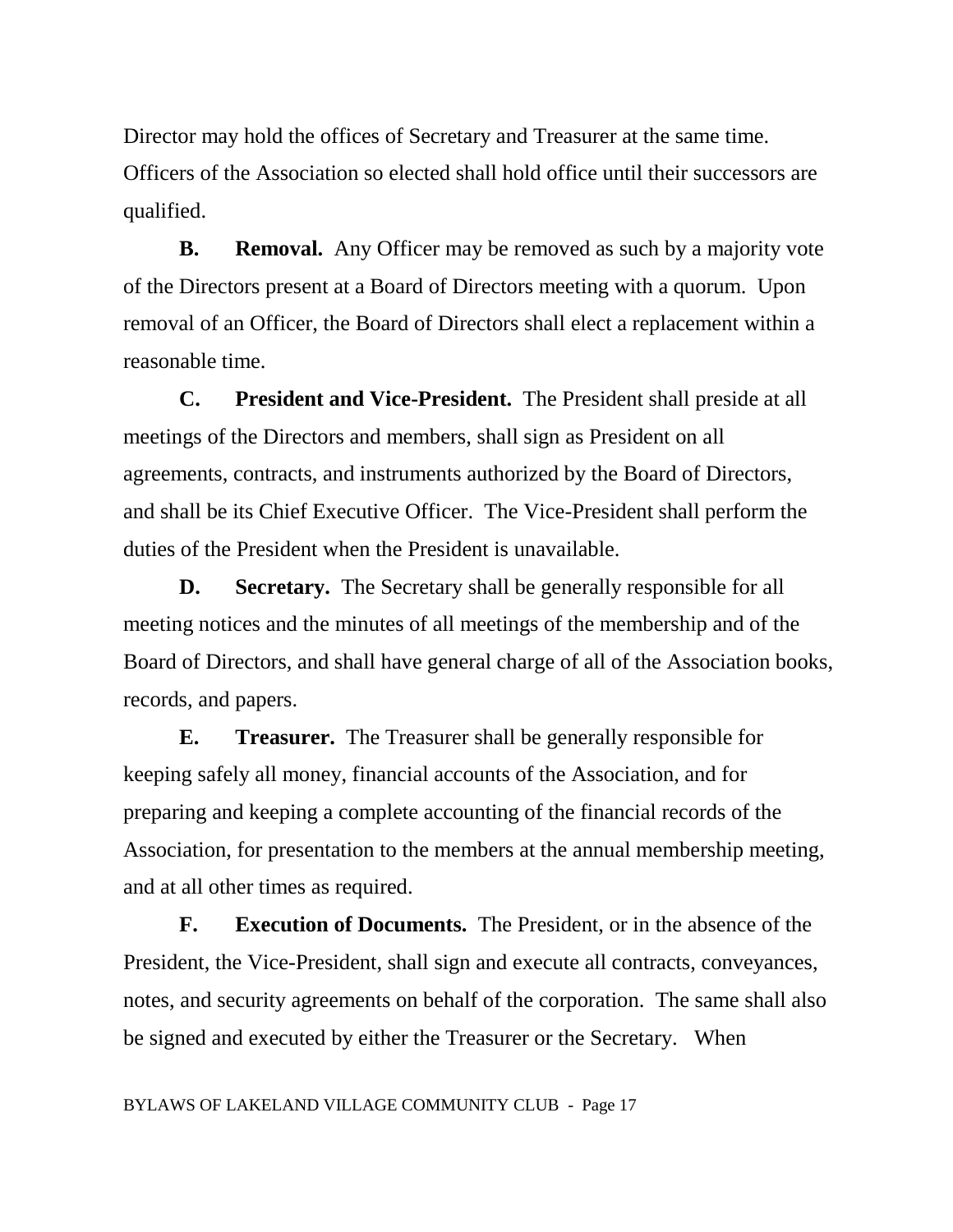necessary due to particular circumstances, the Board of Directors may specifically authorize signing and execution otherwise. Checks, drafts, and other negotiable instruments, and other documents except amendments to Association documents, may be signed and/or executed as provided by the Board of Directors. The President or Vice-President, in the absence of the President; and Secretary or Treasurer, in the absence of the Secretary; shall together be responsible for preparing, executing, certifying, and recording Association governing documents, Association rules and regulations, and amendments thereto.

**G. Employees and Agents.** The Board of Directors may appoint, engage, and/or employ, pursuant to its direction, employees, contractors, agents, and volunteers.

## **ARTICLE VI**

#### **COMMITTEES**

**A. Director Committees.** The Board of Directors may form committees of Directors at any time for such purposes as it may deem necessary, by resolution adopted by a majority of the Directors in office. Each such committee shall consist of two or more Directors. Each such resolution shall specify the composition of and procedures for and functions assigned to each committee, and any other matters reasonably necessary to its effective operation. Such committees, to the extent provided in the resolution, shall have and exercise the authority of the Board of Directors in the management of the corporation; provided, that no such committee shall have the authority of the Board of Directors in matters regarding amending, altering, or repealing these Bylaws; electing, appointing, or removing any member of any such committee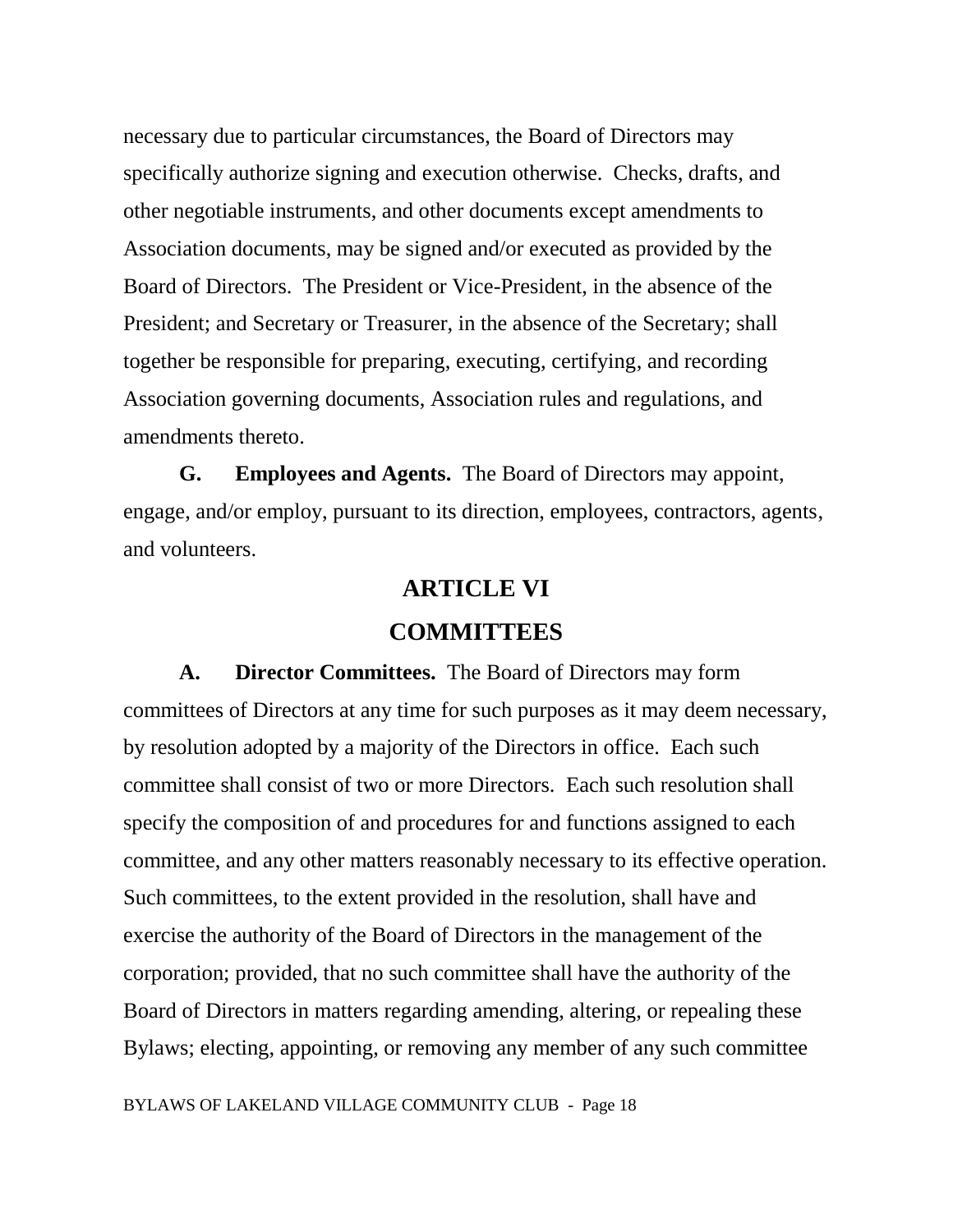or any Director or Officer of the corporation; amending the Articles of Incorporation; adopting a plan of merger or adopting a plan of consolidation with another corporation; authorizing the sale, lease, or exchange of all or substantially all of the property and assets of the corporation not in the ordinary course of business; authorizing the voluntary dissolution of the corporation or revoking proceedings therefor; adopting a plan for the distribution of the assets of the corporation; or amending, altering, or repealing any resolution of the Board of Directors which by its terms provides that it shall not be amended, altered, or repealed by such committee. The designation and appointment of any such committee and the delegation thereto of authority shall not operate to relieve the Board of Directors, or any individual Director, of any responsibility imposed upon it or him or her by law.

The President of the Board shall have the authority to appoint to and remove members from these committees, with the consent of the Board. All Director committees shall make minutes of their meetings, and keep their minutes and other documents in the Association offices.

**B. Member Committees.** The Board of Directors may also form committees composed of general members, which may also include Directors, by resolution adopted by a majority of the Directors in office. Each such resolution shall specify the composition of and procedures for and functions assigned to each committee, and any other matters reasonably necessary to its effective operation. No such member committee shall have the authority to act for the Association. In matters requiring Association action, such committees shall make recommendations to the Board of Directors, which may adopt, adopt as amended, or reject such recommendations, at its discretion.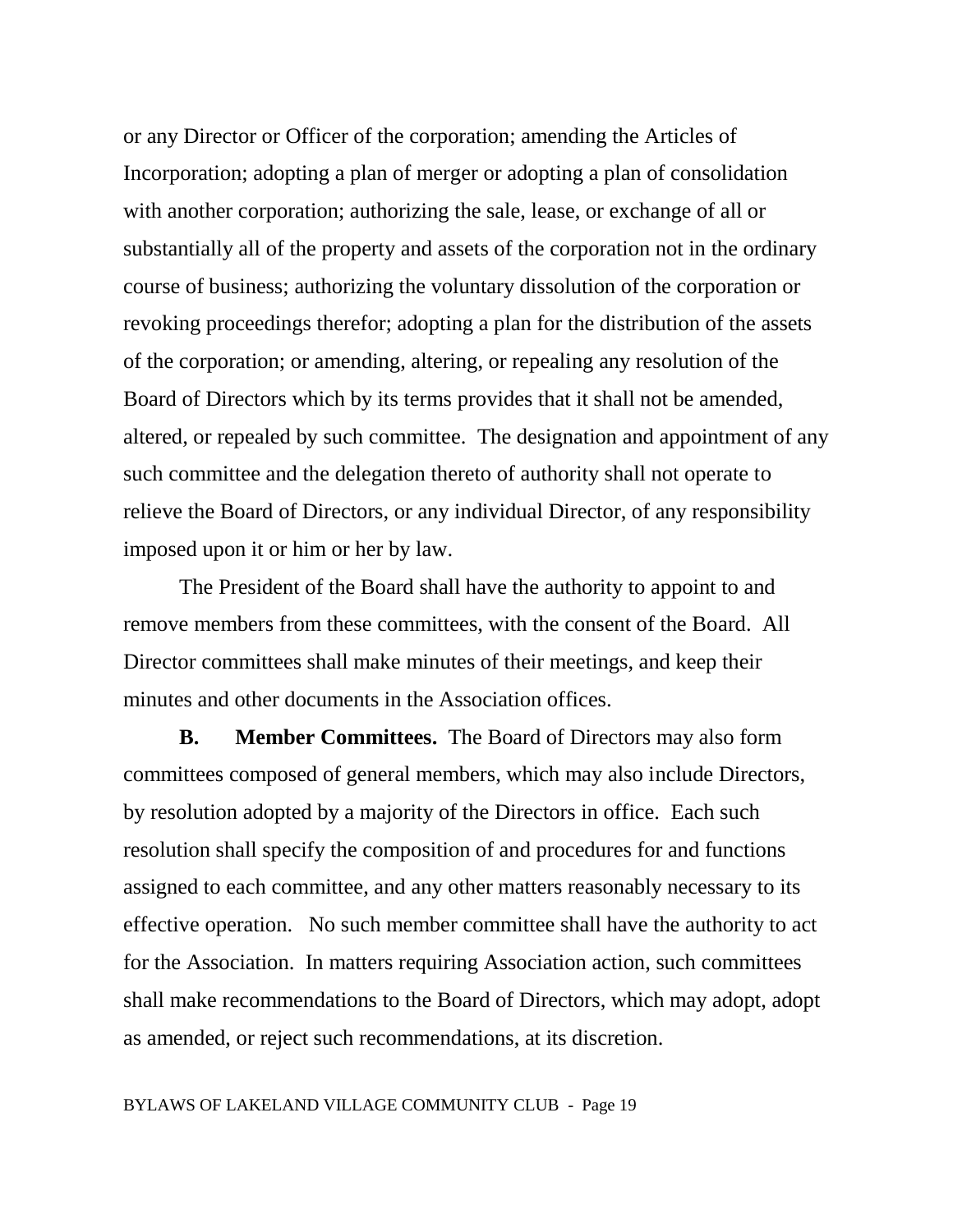# **ARTICLE VII CODE OF ETHICS**

**A. Standard of Care.** All persons performing services for or on behalf of the Association, including Directors, shall do so in good faith, in a manner they believe to be in the best interest of the Association, and with such care, including reasonable inquiry, as an ordinarily prudent person in a like position would use in similar circumstances. All members shall act with good faith in all matters arising in any way out of their membership in the Association; "good faith" means an honest belief made with good intentions.

In performing the duties of a Director, a Director shall be entitled to rely on information, opinions, reports, or statements, including financial statements and other financial data, in each case prepared or presented by:

1. One or more Officers or employees of the Association whom the Director believes to be reliable and competent in the matter presented;

2. Counsel, public accountants, or other persons as to matters which the Director believes to be within such person's professional or expert competence; or

3. A committee of the Board upon which the Director does not serve, duly designated in accordance with a provision in the Articles of Incorporation or Bylaws, as to matters within its designated authority, which committee the Director believes to merit confidence; so long as, in any such case, the Director acts in good faith, after reasonable inquiry when the need therefor is indicated by the circumstances and without knowledge that would cause such reliance to be unwarranted.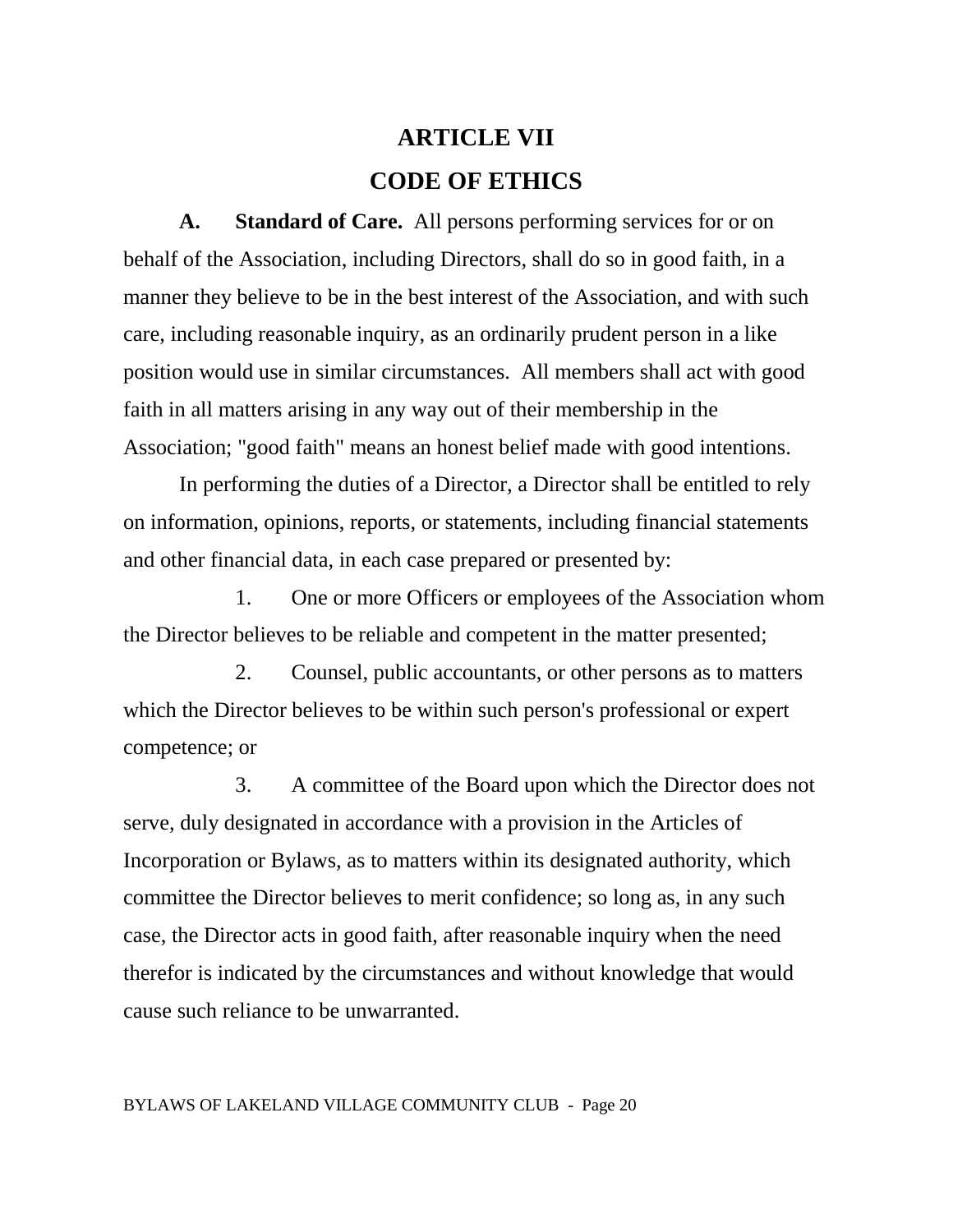**B. Open Meetings.** All official meetings of the Board of Directors and its committees shall be open for observation by all members and their authorized agents, except as otherwise specified by law. The Board of Directors, or any of them, and all committees may meet together in informal study sessions, which do not constitute official Board or committee meetings so long as no votes are taken and no business is transacted, and no binding agreements are made regarding official actions of the Board.

**C. Conflict of Interest.** No member of the Board of Directors, or of any Board of Directors committee, shall participate in any vote on any subject in which he or she has a specific personal, professional, financial, or other conflict of interest. He or she may, however, participate in discussions regarding the same. When a Board or committee member has interests that present the possibility of a conflict, or the appearance of a conflict, the Board shall first consider directly the risks presented, and if it decides to approve the participation by the Director in related matters, it shall then adopt by majority vote a clear statement of the circumstances, and any safeguards reasonably required.

**D. Loyalty.** All members, including Directors, are encouraged to share their views and opinions. Constructive dissent can be a very valuable resource to a Board of Directors. Directors may vote in the minority on issues, and they are not required to personally endorse any Board of Directors decision or action. They may discuss their opinions freely and openly with anyone. But by accepting a Board of Directors position, each Director assumes a duty of loyalty to the Association, and each Director agrees to work within the Association processes and systems to advance his or her views or positions; and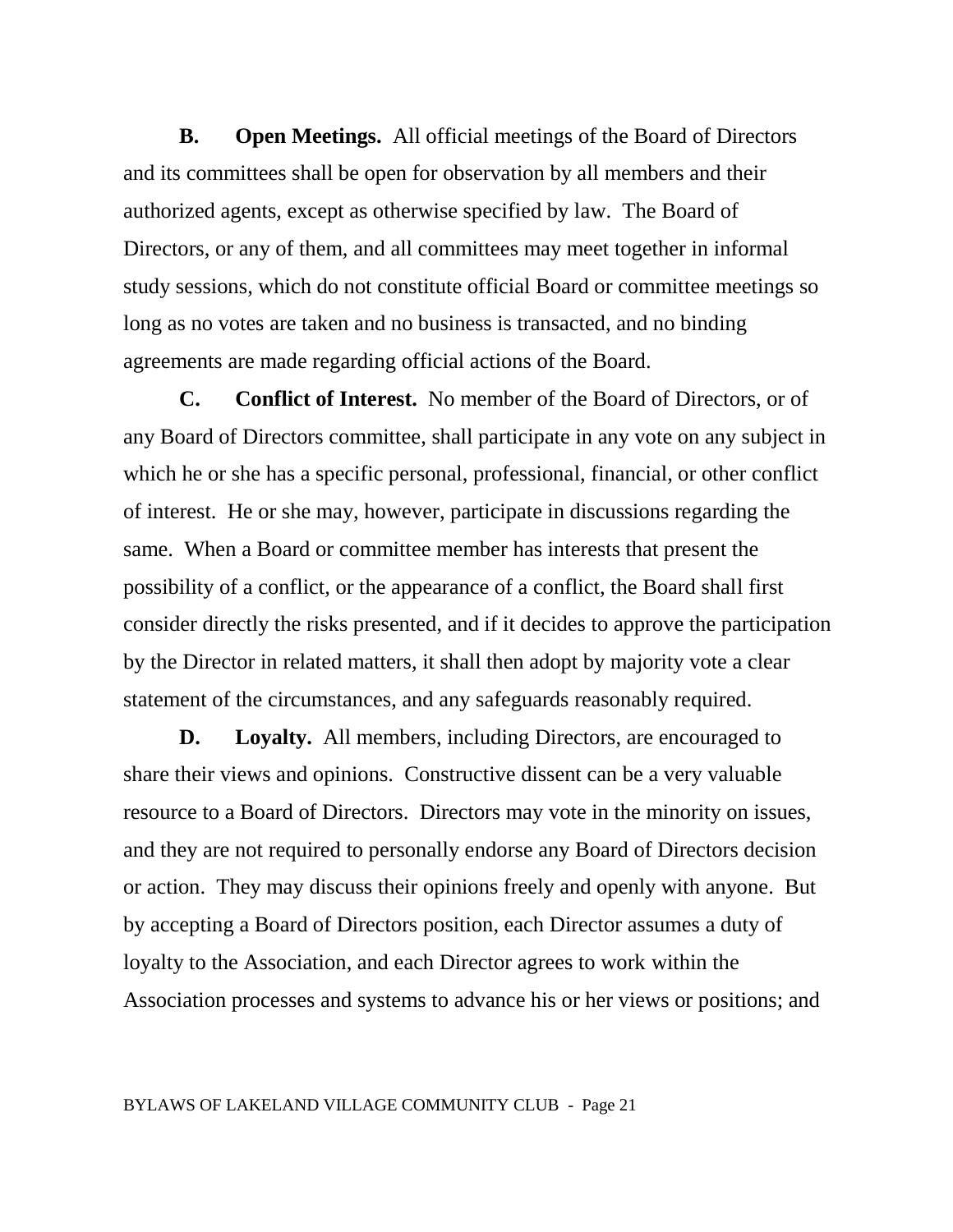not to either individually, or in collaboration with others, intentionally sabotage or subvert the work of the Board of Directors.

All members are encouraged to express their opinions constructively. The participation of members is essential to the work of the Association, in many ways. Members are encouraged to help directly and indirectly. However, members are also encouraged to participate in ways that are constructive, and not destructive. Criticism, with the intent to improve, can be constructive. But if participation is made in a primarily destructive context, it can harm the work of the Association. The Association relies on the help of its Directors, Officers, employees, contractors, agents, committee members, and volunteers, and each of these is entitled to serve the Association free from destructive and/or personal criticism.

Members are encouraged to support all of these in their work for the Association, which can and should include good faith suggestions for improvement offered in a reasonable and fair context. On the other hand, no member has the right to interact with any of these regarding his or her service to the Association in a way that seriously alarms, annoys, harasses, or is detrimental to him or her. The Board may adopt reasonable and fair measures that limit the ability of a member to communicate with a Director, Officer, employee, agent, contractor, committee member, or other volunteer if that member has demonstrated an inability in the past to make such communications constructive as opposed to destructive and/or personal attacks. These measures may include warnings, written and verbal; fines; exclusion from common areas and/or meetings; and any other measures reasonably calculated to protect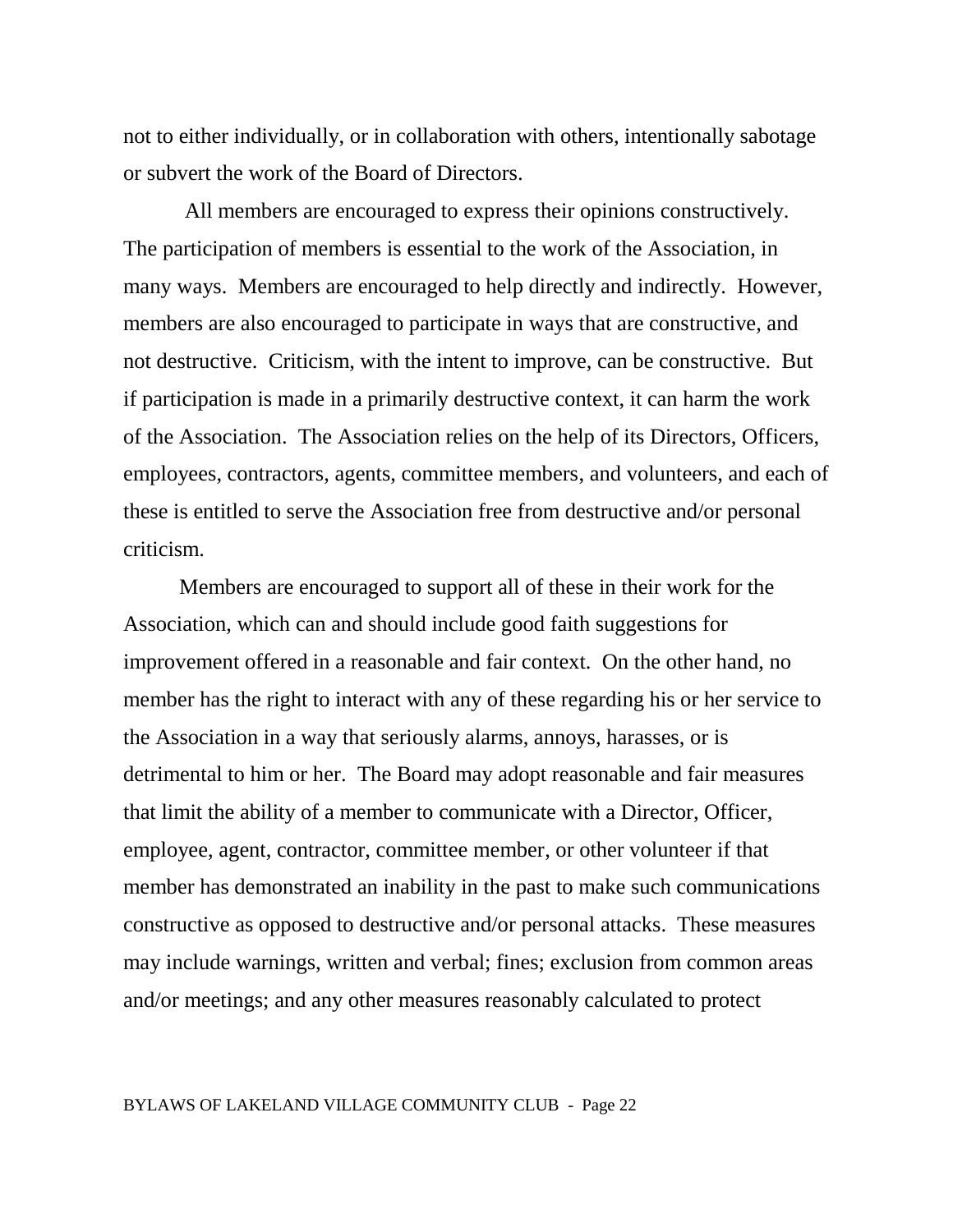Association Directors, Officers, employees, agents, contractors, committee members, and volunteers from undue harassment.

**E. Confidentiality.** All members, including Board members, as well as volunteers, employees, agents, and contractors, shall maintain confidentiality with respect to any information they become aware of having to do with any matters involving legally protected personnel matters; consultation or communications with legal counsel; likely or pending litigation; possible violations of the governing documents involving the liability of a member to the Association; and any other matters the privacy of which is protected by law.

**F. Loans.** The Association shall make no loans to its Directors or Officers.

**G. Audits.** The Board of Directors may cause to be prepared an audit of any or all of the financial accounts or affairs of the Association at any time, and to what extent, it deems appropriate. In addition, at least annually, the Board of Directors shall cause to be prepared a financial statement of the Association. Such financial statements shall be audited where provided by law, or as directed by the Board of Directors.

**H. Accounts.** The funds of the Association shall be kept in accounts in its name, and shall not be commingled with the funds of any other Association, the President of the Association, or any other person responsible for custody of such funds.

# **ARTICLE VIII ASSESSMENTS**

**A. Obligations.** Each member, by accepting an ownership interest in any lot within the development, agrees to pay all assessments imposed by the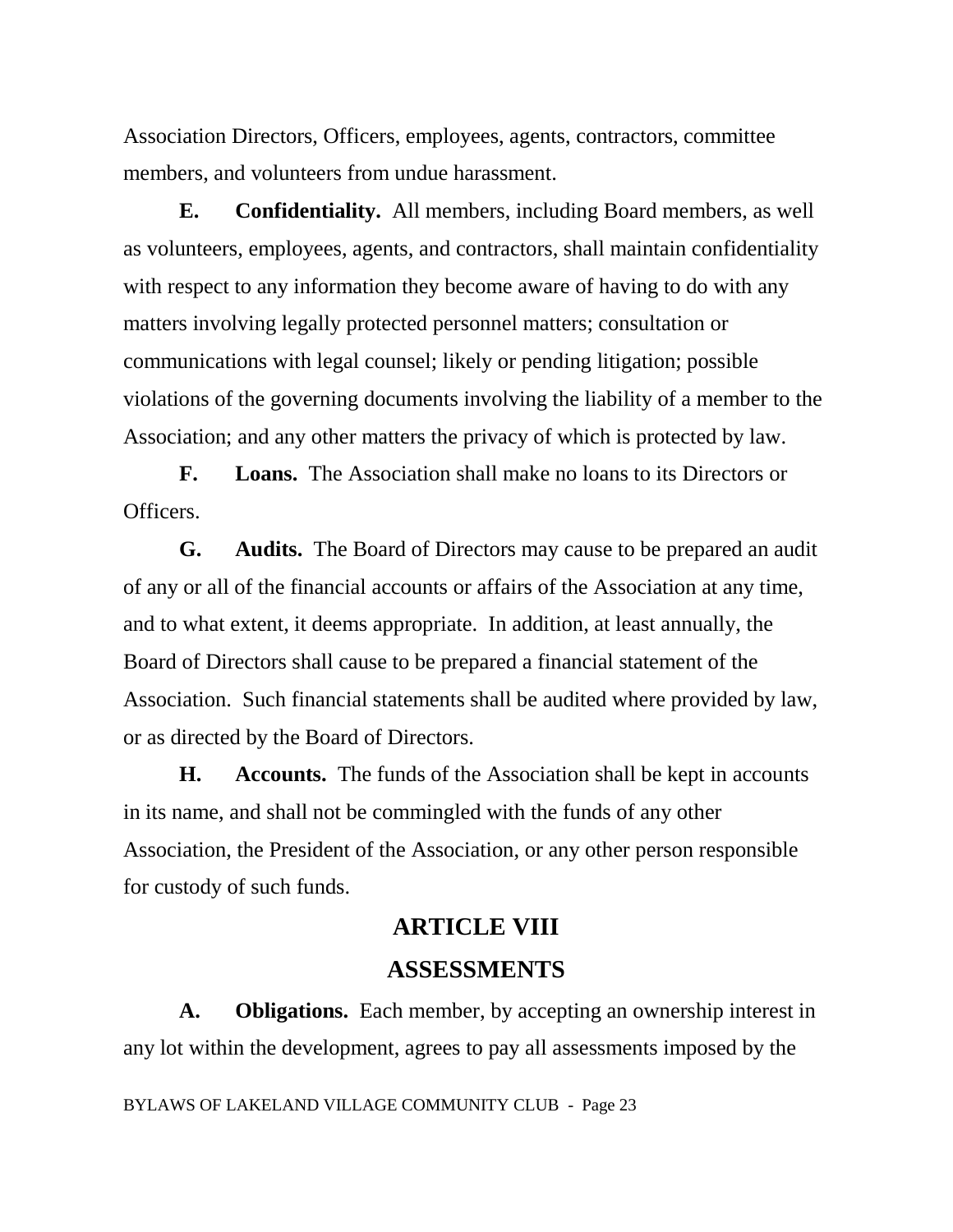Association, as defined below. Assessments shall not be imposed against the lots that constitute common areas. No counterclaim, cross-claim, claim of setoff, or any other claim or defense, of any nature, by a member against the Association, shall excuse the payment of any assessment, or cause the delay of any collection proceeding by the Association, including a lien foreclosure action, pending the resolution of such claim(s).

#### **B. Assessment Definition - Personal Obligation and Lien.**

Assessments as defined herein shall constitute a personal obligation of each member. This personal obligation shall not pass to the member's successors in interest unless assumed by the same in writing. A successor shall be responsible for assessments which become due on and after the date of succession. In addition, assessments shall constitute a lien as specified herein against each lot subject to each such assessment, whether this lien is reduced to writing and recorded, or not. The date of each such lien shall relate back to the date of the recordation of the original restrictive covenants that apply to each lot.

**C. Member Obligations, Payment Agreements.** Members have the obligation to pay assessments, but the Association recognizes that individual members often face financial difficulties. The Association shall diligently collect all accounts. When an account becomes delinquent, the Association shall make reasonable efforts, within its sole judgment, to work with the member to bring the account current, including readily accepting reasonable payment plans, supported by a promissory note, where such plans agree to the amount owed and the interest rate specified by the Association, provide for payment in full of all delinquencies within a reasonable time within the discretion of the Board, and specify that all future assessments will be paid timely.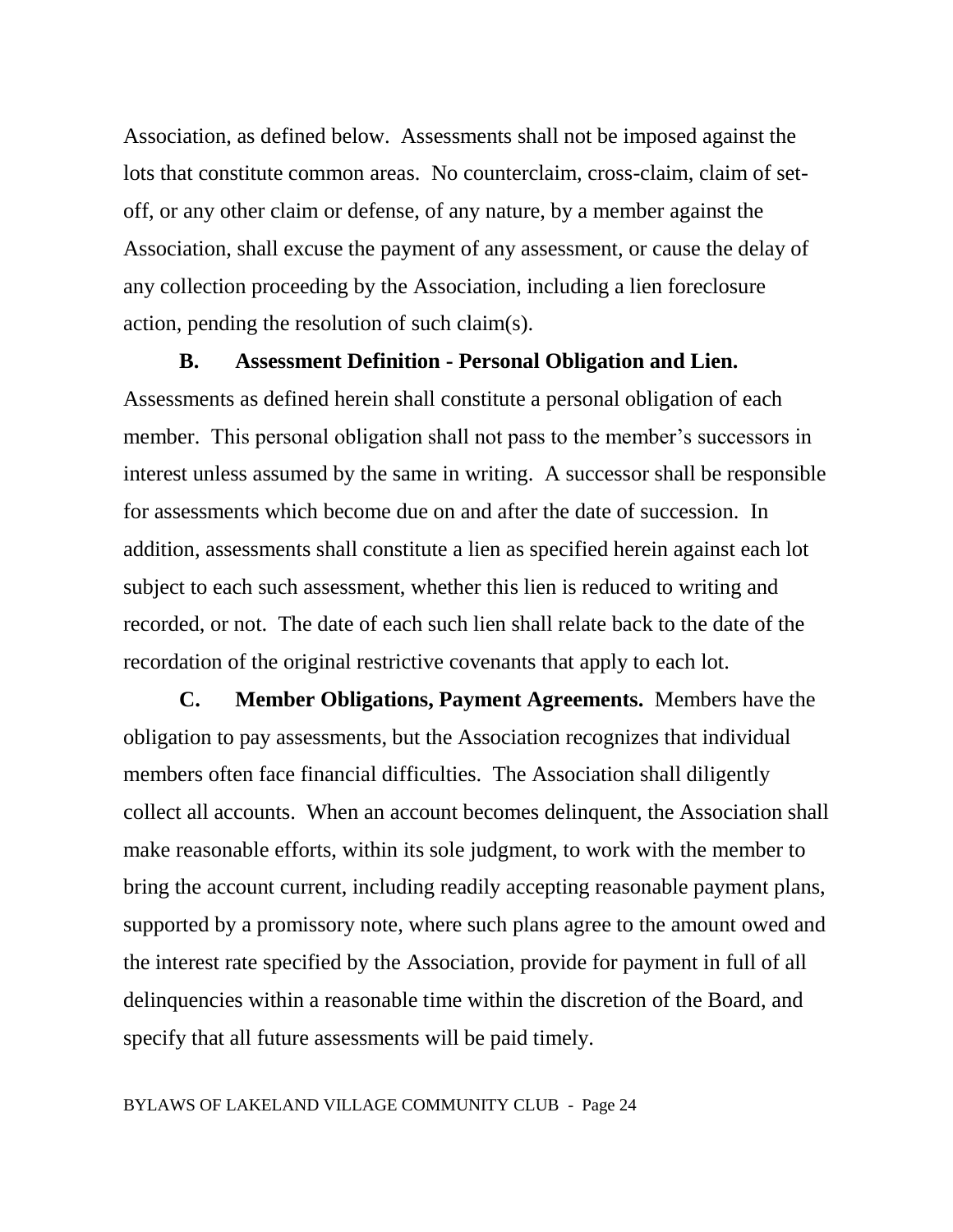**D. Foreclosure.** When reasonable collection efforts are not successful, and if appropriate in the judgment of the Association, assessment liens may be foreclosed, in the manner of foreclosure of real property mortgages, with adaptations where appropriate in the judgment of the Board of Directors; provided, that a revised deficiency judgment may be entered after confirmation of sale, crediting the sale proceeds, and any payments or other credits, and debiting any post-judgment assessments, costs and attorney fees, and any other assessments as defined below; the member may stay the proceedings at any time, prior to sale, by payment to LakeLand Village of the full amount due, as defined below; the purchaser at sale shall be entitled to possession during the period of redemption, if any; after sale, the amount required to redeem shall include any and all supplemental judgment amounts and any other assessment amounts not yet reduced to supplemental judgment; and if a lot has been improved and abandoned, as defined by state law specifying procedures for the foreclosure of mortgages, upon request, a court may order that no redemption period applies upon lien foreclosure Sheriff's sale. Nonpayment of the lien provided for herein may result in foreclosure of the lien, and the homestead protection under RCW chapter 6.13 shall not apply.

**E. Lien Priority.** The lien of LakeLand Village Community Club for payment of all assessments as defined herein is prior to any other lien, mortgage, deed of trust, or any other encumbrance, regardless of filing date of notice of the same, with the following exceptions:

**1. Divisions 1-7:** In Divisions 1-7, LakeLand Village assessment liens are subordinate to the rights of any contract seller or purchase mortgagee as to a lot. This subordination only extends to the extent proceeds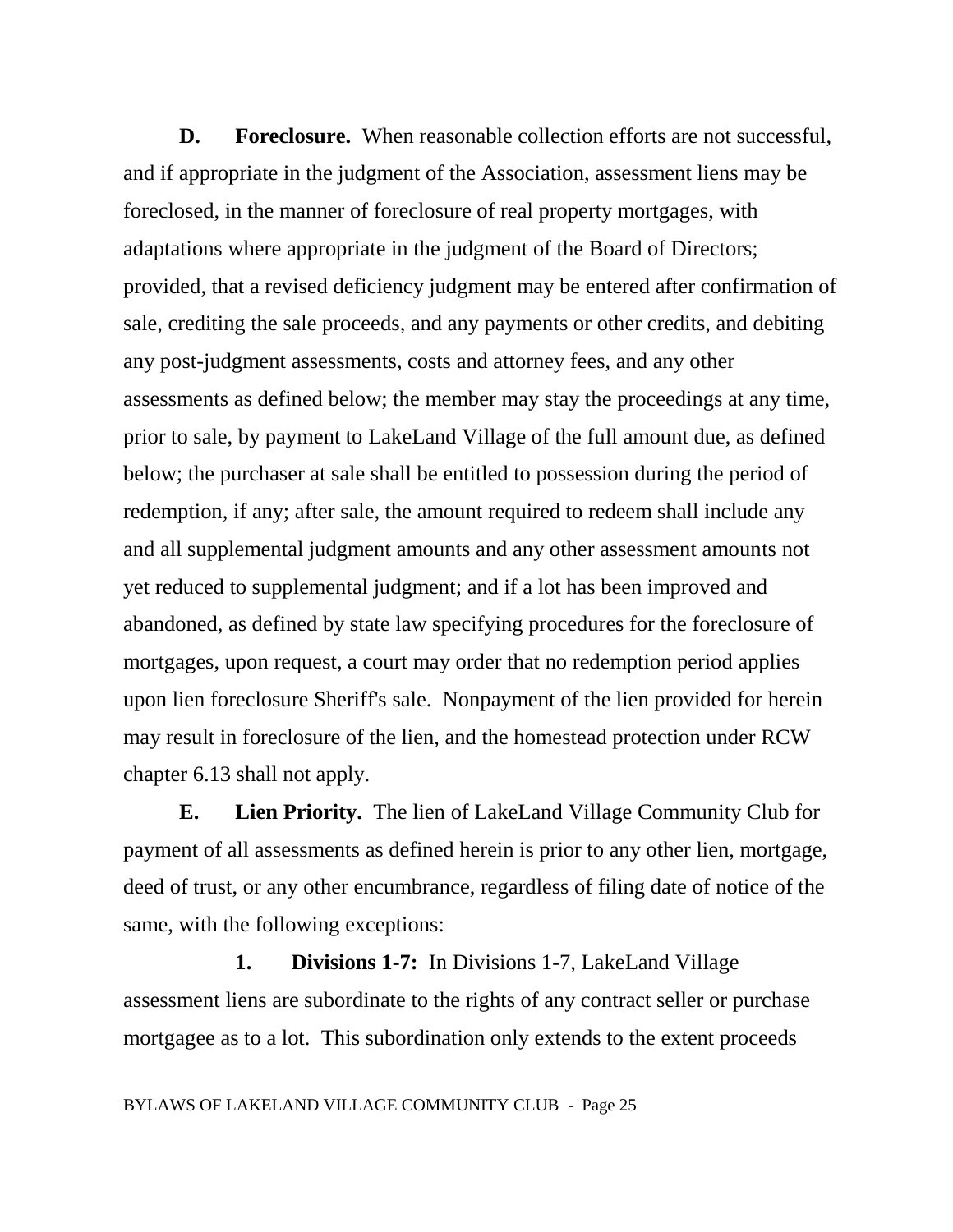from such a mortgage are for the purpose of funding the purchase price and directly related expenses. This subordination extends only to the purchase mortgagee itself and no other successor entities such as refinancing mortgagees.

**2. Divisions 8-12:** In Divisions 8-12, LakeLand Village liens are subordinate to the lien of any first mortgage (and to the lien of any second mortgage given to secure payment of the purchase price), and to the interest of any vendor under a real estate contract not entitled to possession. This subordination extends to successor entities such as refinancing mortgagees so long as no proceeds from such a mortgage are used for other purposes.

**F. Subordination Agreement.** In addition, LakeLand Village Community Club may choose to subordinate its lien to any other encumbrance, when in the best interests of the Association, and consistent with the purposes of LakeLand Village Community Club as set forth herein.

**G. Assessments.** The following are included in the meaning of "assessments:"

**1. General Annual Assessment and/or Dues.** The Association shall impose a general annual assessment and/or dues on each lot or member within the development, which assessment or dues shall be imposed as specified in these Bylaws in Article IV(H) above.

**2. Special Assessments.** Special assessments for particular expenses may also be imposed as specified in these Bylaws.

**3. Other Charges.** In addition to these general and special assessments, the following charges may also be imposed, and are for the purposes of the Bylaws also considered assessments: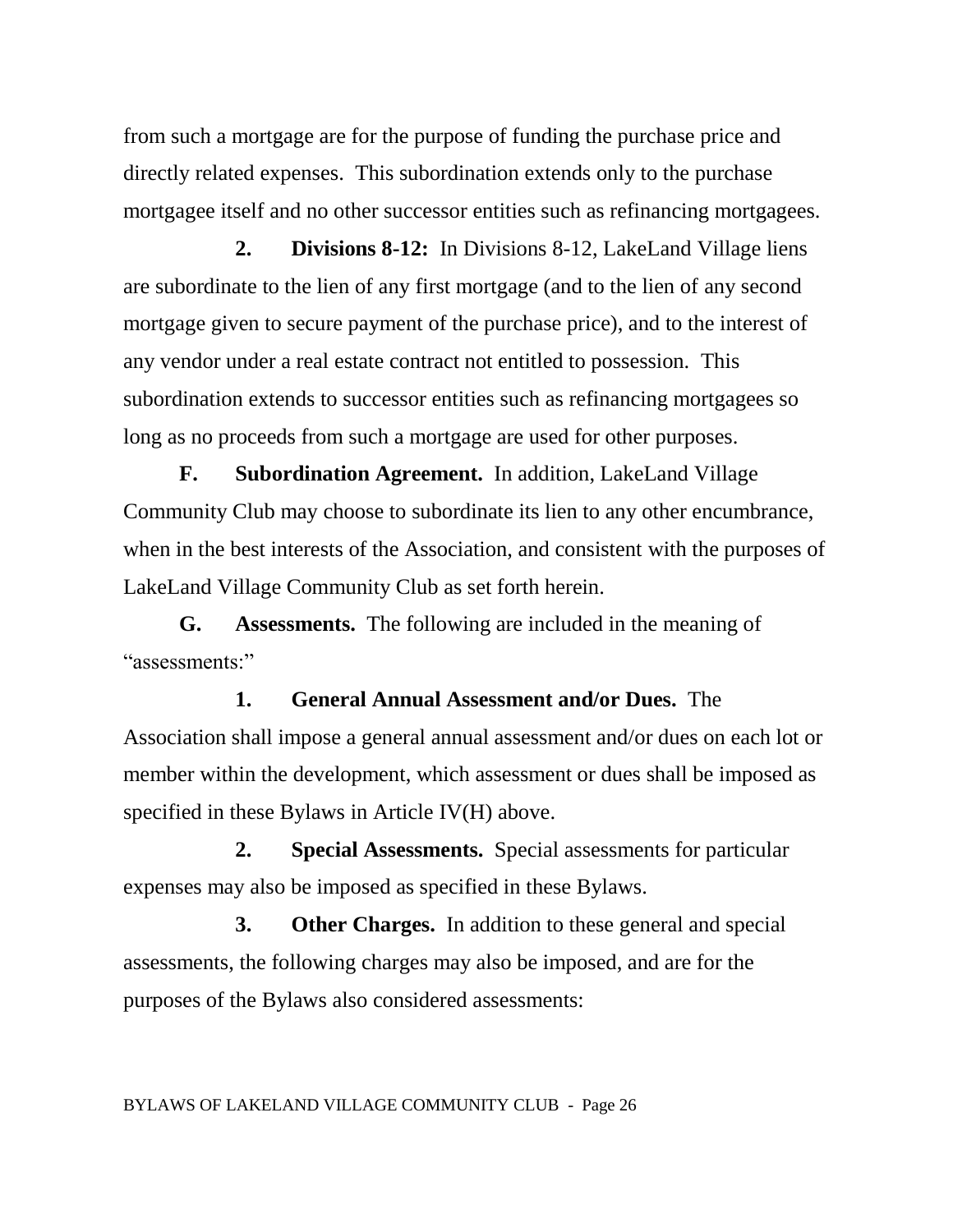**a. Late Fees and Interest.** The Association may add reasonable late fees, as well as interest of not more than 12% per annum, compounded annually, to any delinquent account and all assessments related thereto; and

**e. Expenses and Fees.** Any fees, charges or expenses, as specified at Article IX(D) below, including attorney fees and all costs of proceeding, with or without litigation, in pursuit of the collection of any assessments, as defined herein, including the payment of any charges having the effect of a lien against or associated with the subject lot.

**4. Application of Payments.** Payments made on member accounts will be applied in the following order, unless otherwise as specified by the Association: first to the oldest delinquency whether on account of an assessment or any other amount owed to the Association; then to more recent delinquencies in order, oldest first.

# **ARTICLE IX GOVERNANCE**

**A. Binding Rules.** The rules of the Association, including the covenants, Articles of Incorporation, these Bylaws, and other Association rules and regulations, are binding on all members, as of the date that each such rule is enacted, and apply to all existing conditions and circumstances, unless otherwise specifically provided. This applies to actions of members having to do with their own lots, the lots of others, common areas, or in any way arising out of membership in or use of or presence at any lot or common area within LakeLand Village. The acceptance of an interest in title also constitutes an agreement that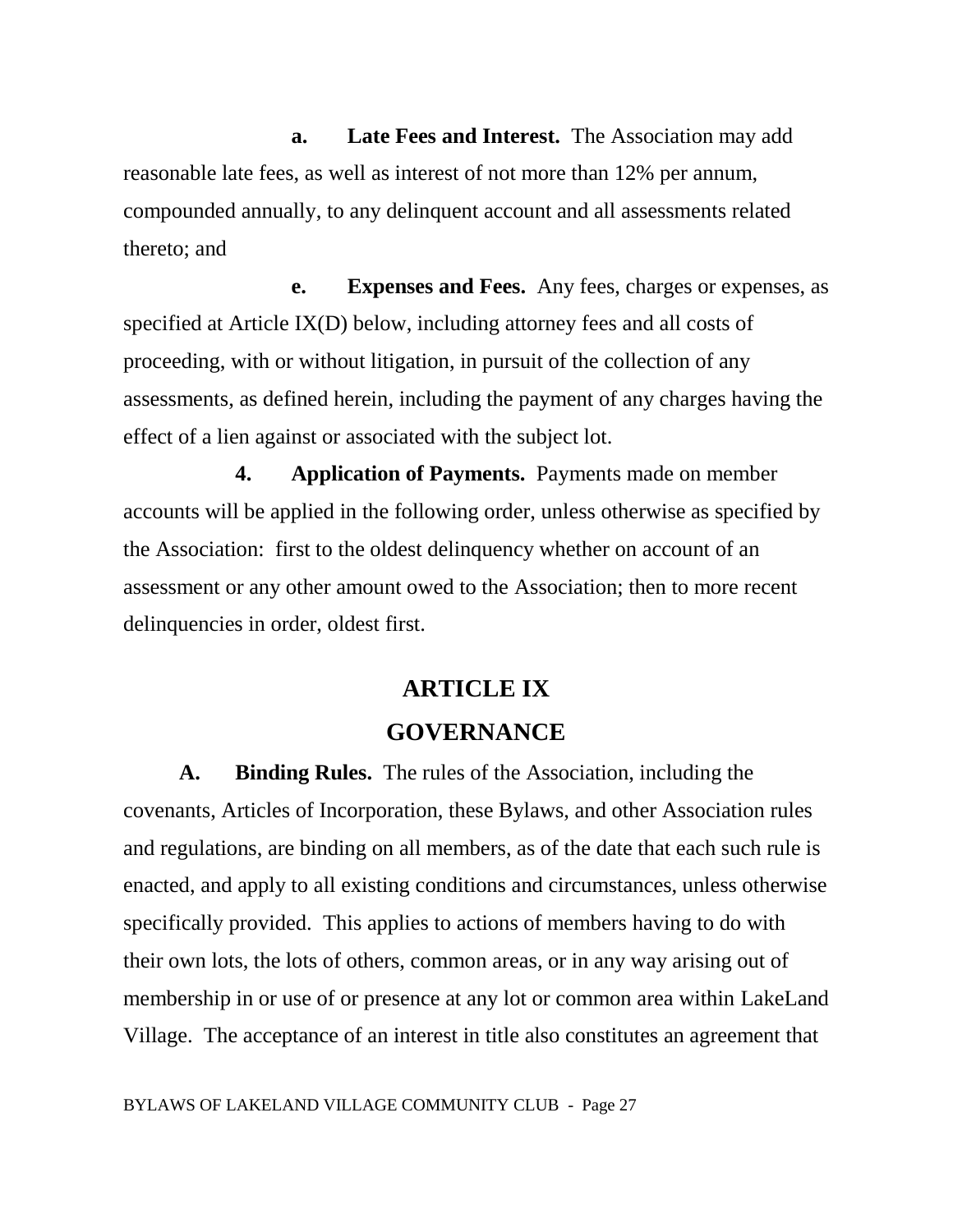the member accepts Association governing documents and rules and regulations as they exist now and may be amended in the future, for himself or herself, as well as for all family members, guests, and tenants.

The provisions of these Bylaws and other LakeLand Village governing documents are also binding on all other persons or entities who or which take any interest in any LakeLand Village lot, including use of any such lot as security for repayment; any such interests are subject to the terms of these Bylaws and such governing documents.

**B. Covenant and Rule Interpretation and Construction.** Where any terms of the covenants and/or other rules are unclear, the Association shall have the right, power, and authority to construe and interpret the same by providing a meaning that is reasonable and fair, and advances the purpose of the Association and the collective interests of the members.

**C. Member Responsibilities and Violations of Rules.** It may from time to time be necessary for legal action to be undertaken in order to correct violations of LakeLand Village covenants and/or rules, and/or to respond to claims against the Association. The Association itself may bring actions to correct such violations or, where the rule violated is a recorded restrictive covenant, any individual members may also do so. A corrective action, other claim, or response to a claim may be brought at law or in equity by the Association, and may request relief in the form of injunction, remediation, foreclosure, damages, and/or collection of assessments as defined at Article IV(H) above, or any other relief authorized by law or in equity.

A member is responsible for the condition and uses of his or her lot. This means, among other things, that if a member succeeds to ownership of a lot that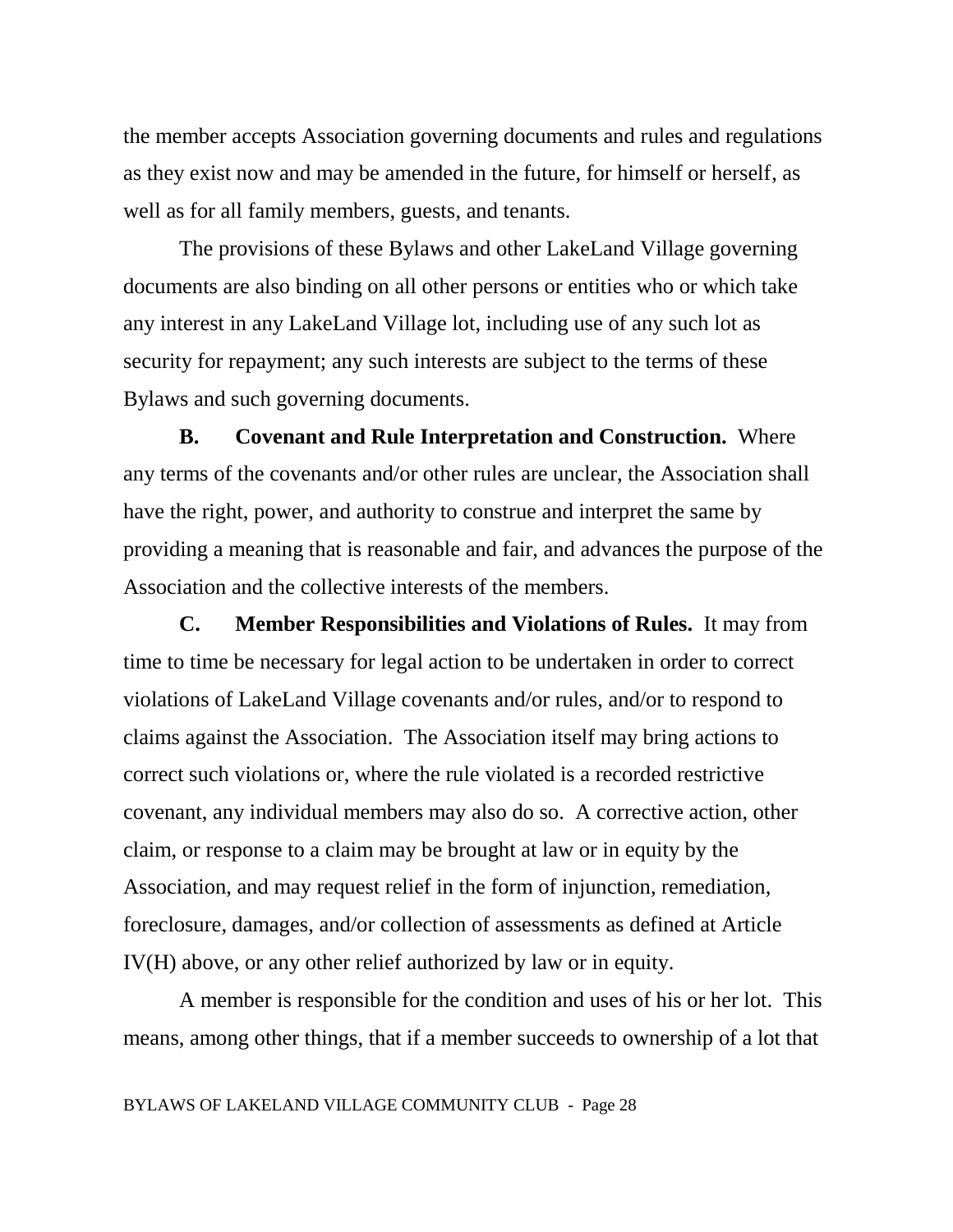has conditions or uses associated with it that constitute violations of LakeLand Village covenants and/or rules, he or she is responsible for correction of such violations in all ways as if he or she were the owner at the time of the violations.

**D. Payment of Fees, Costs and Expenses.** If the Board of Directors is required to expend any funds, with or without litigation, in pursuit of the collection of any assessments, as defined herein; the assertion of or defense to any claims regarding the authority, jurisdiction or exercise of any of the powers of the Association; the assertion of or defense to any claims regarding the personal or real property of the Association; the correction of any violation of LakeLand Village Community Club restrictive covenants, Bylaws, Articles of Incorporation, rules and regulations, and/or any other governing documents; or with regard to any other dispute concerning its actions and/or powers; all expenses, including but not limited to attorney, accountant, other expert, title report and surveyor fees; and all other costs of litigation, including court and discovery expenses; and any and all other amounts reasonably expended in the process of collection, dispute resolution or correction; shall be the responsibility of and paid by the member or person or other entity responsible.

**E. Limitation on Actions.** No legal or equitable action may be brought against the Association or its Board of Directors, Officers, employees, agents, committee members, and/or volunteers, for failure to enforce any provisions of the governing documents or rules and regulations under any circumstances; or for mistakes made reasonably and in good faith regarding the approval or failure to approve building or other lot improvement plans.

In addition, the Board, and its Directors, undertake many responsibilities for the administration of the Association. If, in the course of its work, the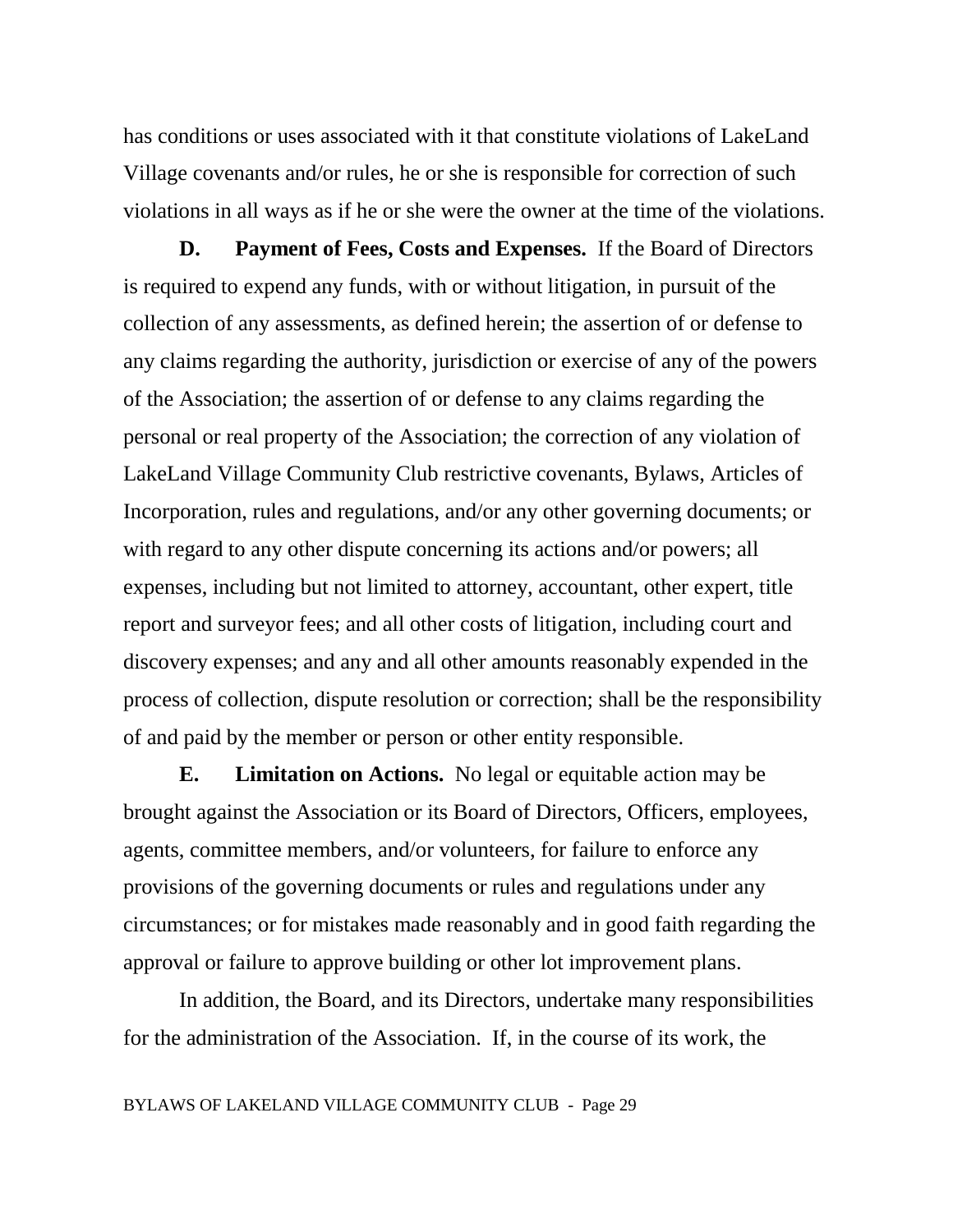Board, or its Directors, fail to comply with administrative requirements as set forth herein or in other rules or regulations of the Association, and such failure is not the cause of substantial damage to any member(s) or the Association, then the sole remedy available to members is to make the Board aware of any related issues; the Board, or its Directors, shall then take necessary actions in good faith to reasonably cure whatever such failures require such remediation; and legal actions may not be brought for such failures without the persistent refusal by the Board or its Directors to respond as required herein, and substantial resulting damage to any member(s) or the Association.

**F. Indemnification.** The Association may indemnify current or former Directors or Officers, or any other person, to the maximum extent pursuant to law.

**G. Limitations**. The Association may not have or issue shares of stock; make any disbursement of income to its members, Directors or Officers; or loan money or credit to its Officers or Directors. The Association may pay compensation in a reasonable amount to its members, Directors or Officers for services rendered; confer benefits upon its members in conformity with its purposes; and upon dissolution, may make distributions to its members as permitted by governing law, and no such payment shall be deemed to be a dividend or a distribution of income. Conflict of interest provisions of Article VII(C) of these Bylaws apply to all determinations regarding such matters.

**H. Severability.** If any provision of these Bylaws is deemed illegal or without effect, the remaining provisions shall not be effected.

**I. Non-Waiver.** Failure of the Association to enforce any Association restrictive covenant, Article of Incorporation, Bylaw, or any other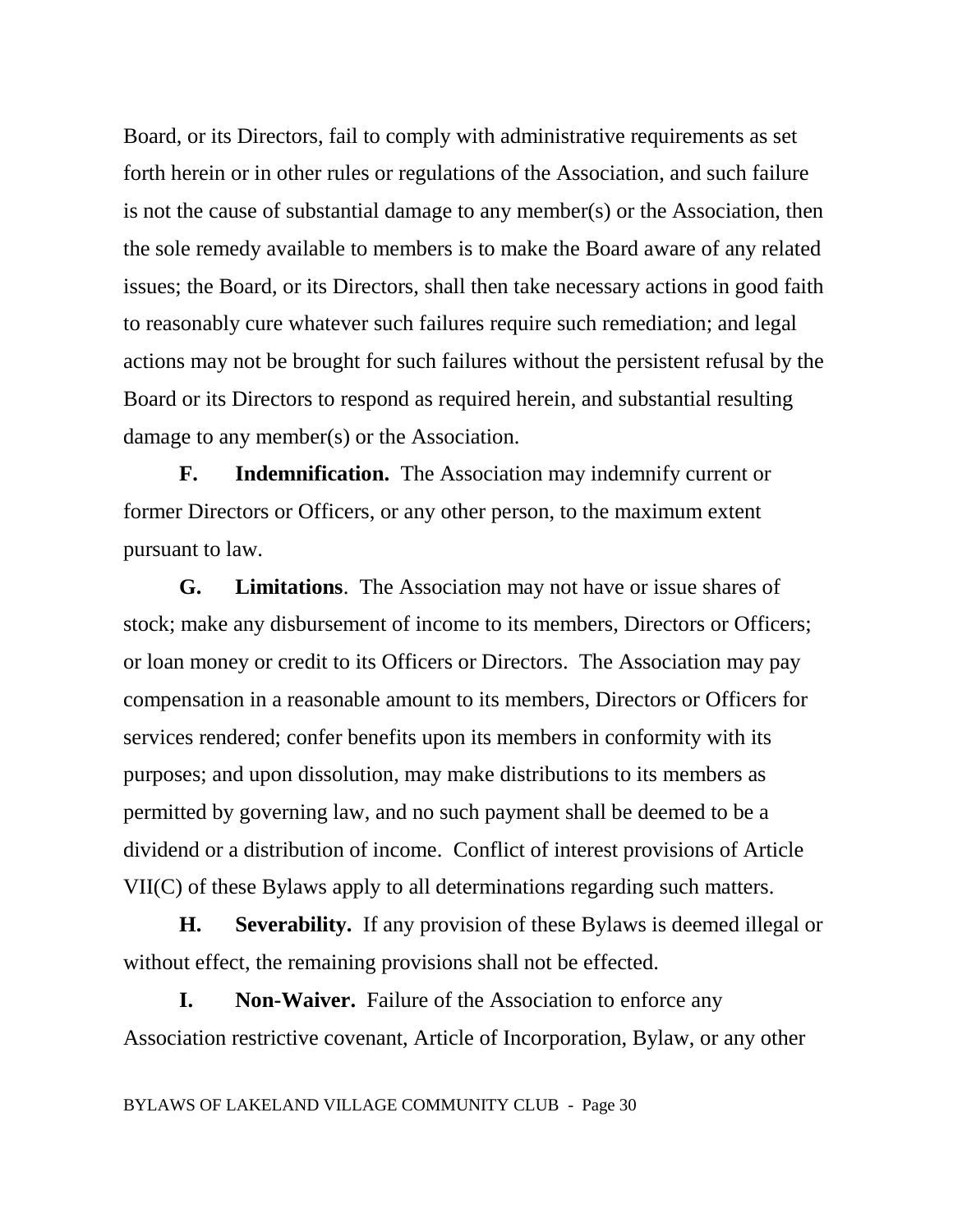rule or regulation against any member shall not operate, (1) to waive the right of the Association to enforce at any time the same rule or any other rule against the same or any other member; (2) to acquiesce in the future non-enforcement of the same or any other rule; (3) as the abandonment of the right to enforce the same or any other rule; or (4) to constitute any other defense to enforcement in any particular case. No member may rely on any such failure to enforce for any purpose.

**J. Application of Bylaws.** The provisions of these Bylaws shall apply to all circumstances existing at the time of their adoption, except when to do so would substantially impair an existing substantive vested right or interest. If such circumstances exist, the application of the provisions of these Bylaws shall be shaped to effectuate their purposes to the greatest degree possible while at the same time interfering with such rights only to the extent reasonably necessary to do so.

**K. Amendments.** Amendments to these Bylaws may be submitted to the membership by the Board of Directors, or by a petition of members in good standing to the Board of Directors representing twenty percent of the total votes of the Association. These Bylaws may be amended by the majority vote of the members in good standing voting at a meeting with a quorum. The effective date of each amendment shall be as specified therein.

# **ARTICLE X CERTIFICATION OF AMENDMENT**

**A. Certification.** We, the President and Secretary of LakeLand Village Community Club, certify that the above stated Bylaws were properly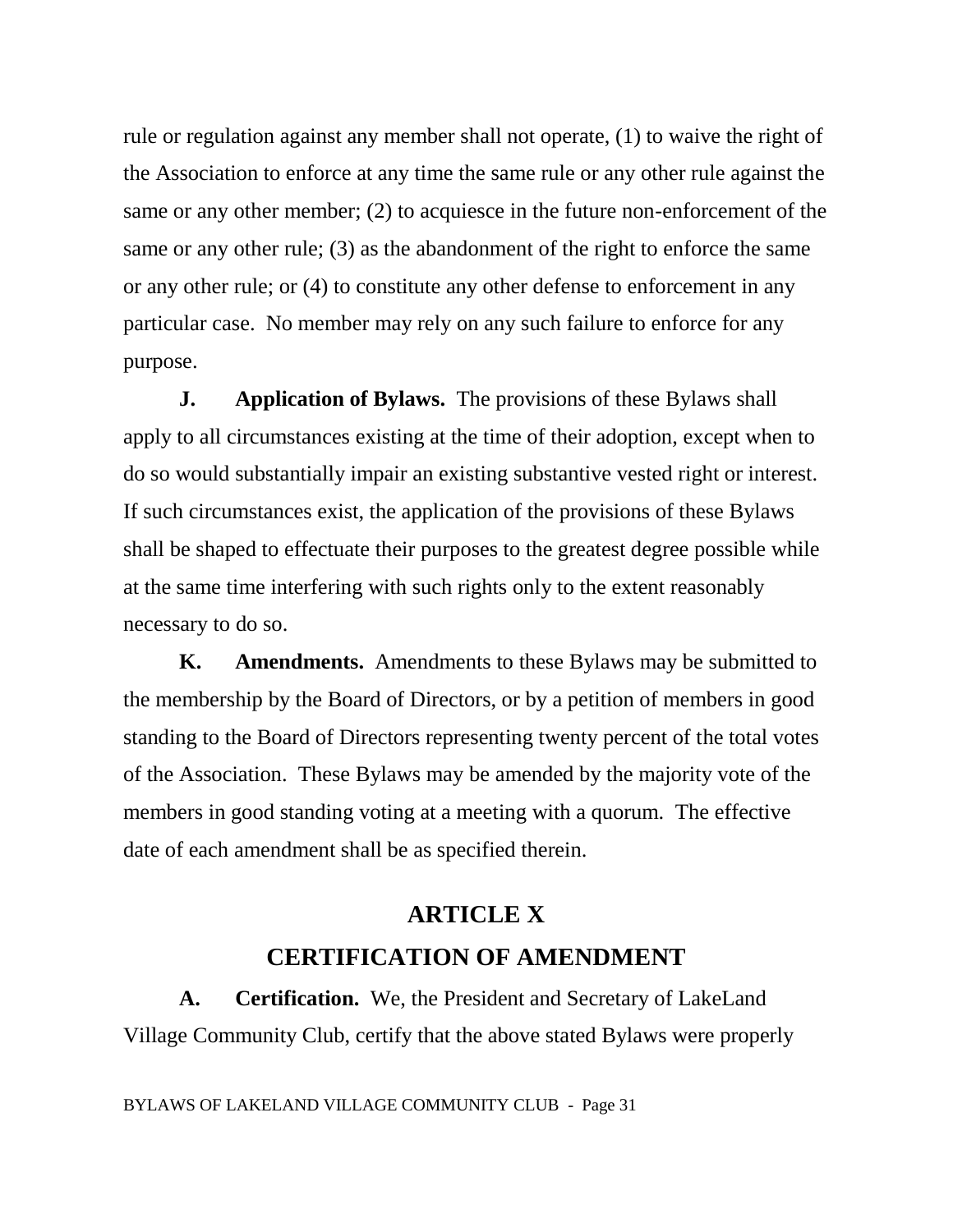adopted according to all requirements as an amendment to the Bylaws of LakeLand Village Community Club.

**B. Effective Date.** The effective date of these Amended Bylaws shall be and is the  $\_\_\_\_$  day of  $\_\_\_\_\_\_\_$ , 20 $\_\_\_\_\.\_$  All provisions of these amendments shall apply to all members and circumstances subject hereto immediately upon said date, except as otherwise prohibited by law.

By our signatures hereto, we so certify.

 \_\_\_\_\_\_\_\_\_\_\_\_\_\_\_\_\_\_\_\_\_ **Richard Caron** Date President, Board of Directors

**Teri Camus** Date Secretary, Board of Directors

STATE OF WASHINGTON ) ss.

COUNTY OF MASON )

On this day of , 20 , personally appeared before me Richard Caron, personally known to me or provided to me on the basis of satisfactory evidence to be the President of LakeLand Village Community Club, the corporation that executed the foregoing instrument, and acknowledged the said instrument to be the free and voluntary act and deed of said corporation, for the uses and purposes therein mentioned, and on oath stated that he is authorized to execute the said instrument.

\_\_\_\_\_\_\_\_\_\_\_\_\_\_\_\_\_\_\_\_\_